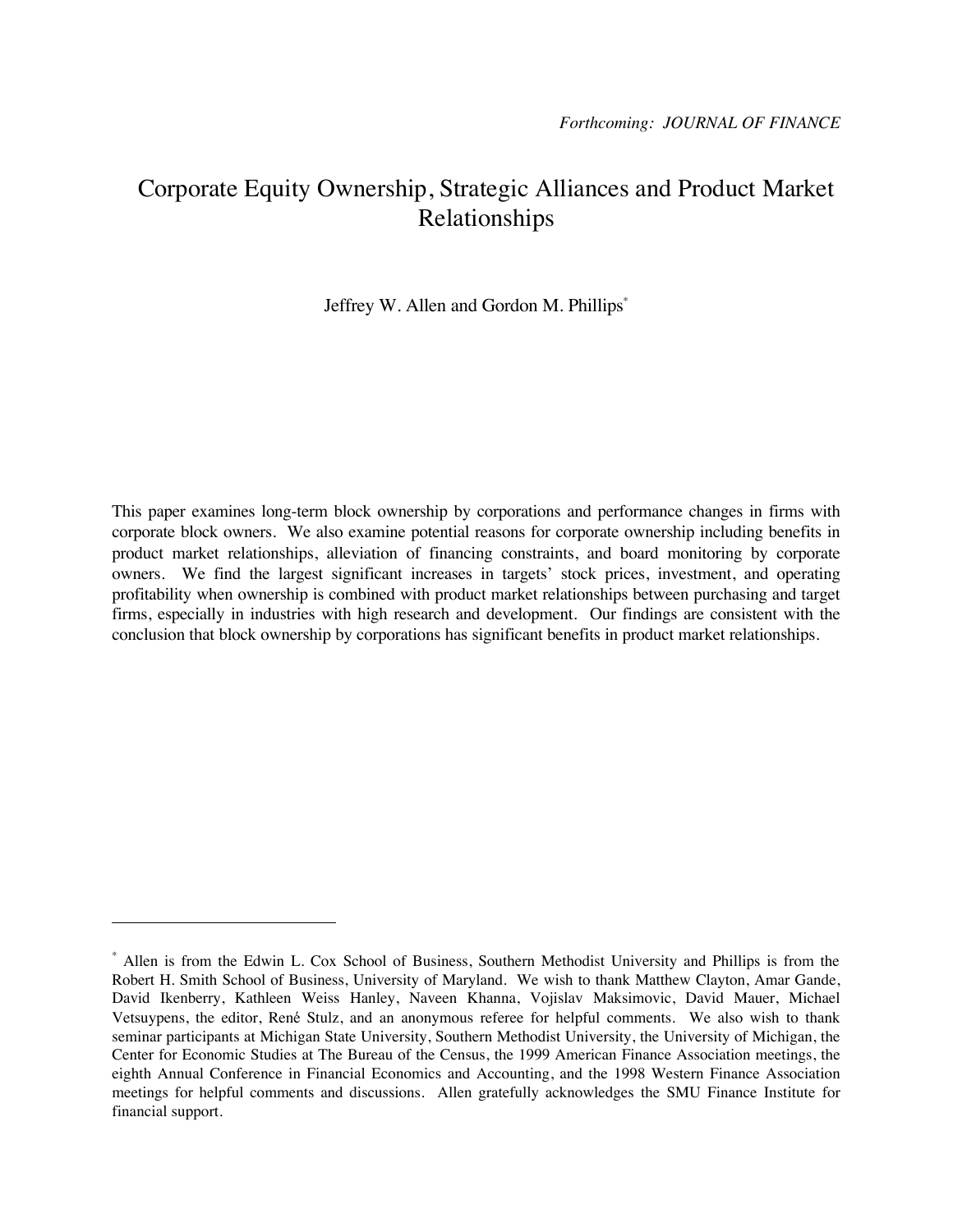Non-financial corporations in recent years have been active purchasers of long-term block equity positions in U.S. firms. Block ownership by corporations is unique relative to block ownership by institutions or individuals because of the possibility that business agreements, alliances, or joint ventures might be reached between target firms and corporate owners.<sup>1</sup> Despite the fact that corporate block ownership is potentially quite different from block ownership by institutional owners, we know very little about equity holdings by non-financial corporations. The academic literature on block ownership has not specifically examined the role of long-term corporate owners, but rather has focused on the role of institutional and other block owners in corporate control contests and improving firm performance.<sup>2</sup>

In this paper, we study the changes in investment and operating performance of firms after nonfinancial corporations purchase large equity positions. We also examine why corporations might establish these equity positions and propose some alternative explanations. Our sample consists of 402 ownership stakes established during the 1980 to 1991 period where corporations hold a minimum of five percent of outstanding shares. Thirty-seven percent, or 150, of the target firms in the sample have explicit business relationships with their corporate blockholder.

There are several possible reasons why target and purchasing firms might benefit from establishing long-term partial ownership positions. First, block ownership might be useful in aligning the incentives of the firms involved in alliances or joint ventures. Contracting or monitoring costs between firms may be reduced if a significant ownership stake increases the incentives of firms to invest in product market relationships or other relationship-specific assets. Klein, Crawford, and Alchian (1978) argue that relationship-specific assets create the potential for "holdup" costs between firms. Williamson (1979, 1985) argues that equity can lead to lower contracting costs in product market relationships or can lower the costs of monitoring agreements. Aghion and Tirole (1994) model several cases in which the optimal solution, given relationship specific investments by both parties, may be partial ownership by a downstream firm of an upstream firm.

Second, block equity purchases by corporations could mitigate information problems regarding the investment opportunities of target firms. For example, if asymmetric information has an adverse impact on the cost and availability of external capital, it may be less costly to sell equity to an informed party such as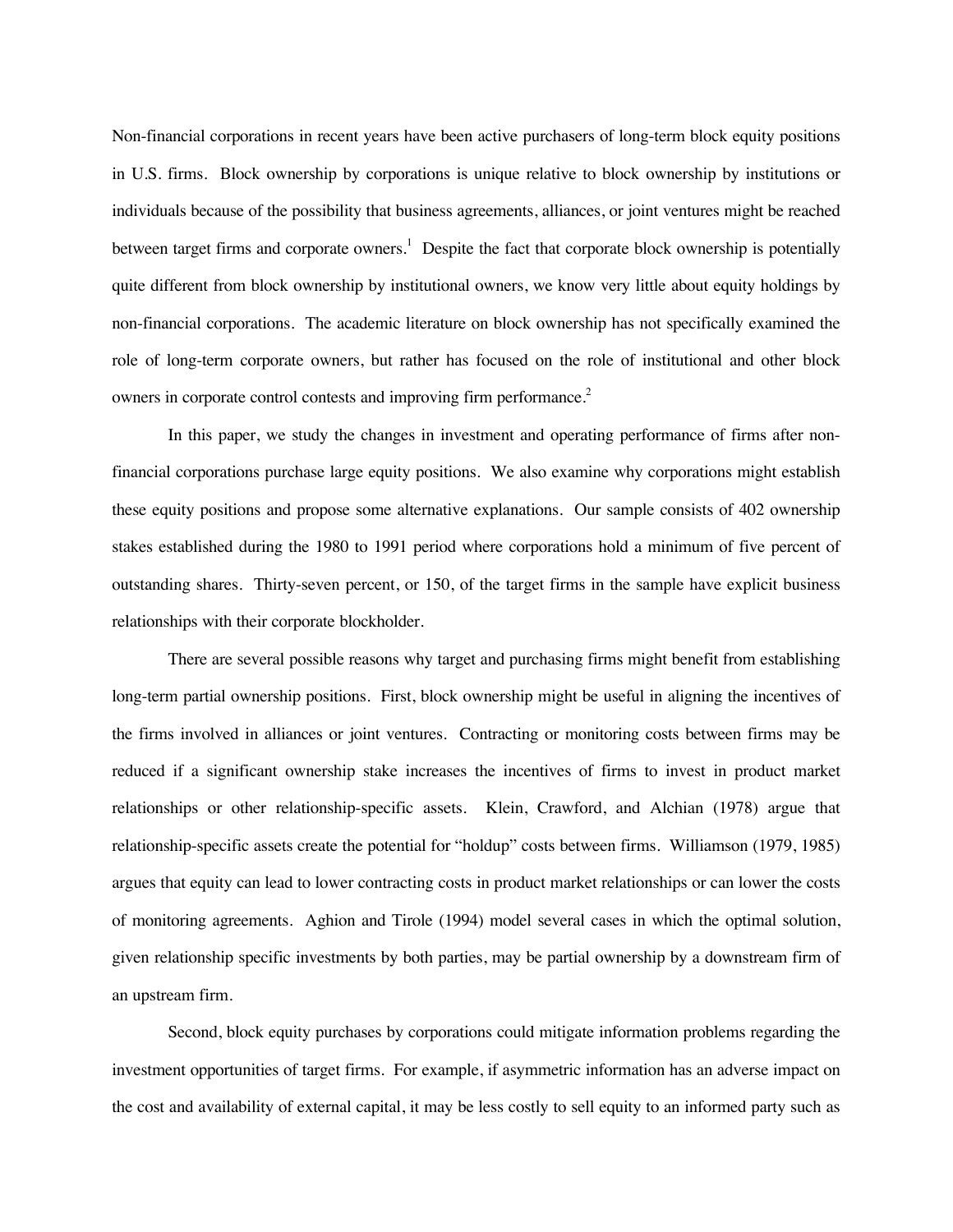an outside corporation. Under this argument, block equity placements with outside firms provide capital directly to issuing firms (private equity placements) or validate the target's investment opportunities to the capital markets or other capital providers.

Third, as with other large blockholders, purchasing corporations may also be able to effectively monitor or influence management. Corporate block owners may possess industry knowledge or operating expertise that is superior to institutional block owners or other shareholders. Burkart, Gromb, and Panunzi (1997) model the tradeoffs involved with monitoring and eliciting effort. Bethel, Liebeskind, and Opler (1998) find that activist block ownership is effective in restructuring operations of target firms and in improving operating performance. Wruck (1989) discusses how private equity placements can result in more optimally concentrated ownership. Her finding of positive abnormal stock returns around announcements of private equity placements to both institutional and corporate purchasers suggests that investors view such placements favorably – perhaps due to one or more of the arguments noted above. These possibilities are discussed further in the next section of the paper.

Our approach to this study is as follows. We first document the extent of corporate ownership in U.S. firms, provide descriptive statistics on our sample, report the frequency of product market relationships between firms, and document characteristics of target firms and block purchases by corporations. Next, we examine the abnormal stock returns to target firms, purchasing firms, and combined target plus purchaser returns around purchase announcements. We then examine changes in investment expenditures and operating performance of target firms following corporate block purchases. We examine whether these changes in performance differ for firms based on the existence of product market relationships and whether a firm is likely to be constrained in its ability to finance investments.

We find that the stock prices of target firms, on average, increase significantly at announcements of corporate block purchases. The block purchases in our sample accompanied by agreements, alliances, or joint ventures between firms result in significantly larger excess stock returns to target shareholders when compared to block purchases by corporations that are not associated with alliances or joint ventures. We also find that target firms significantly increase investment expenditures and exhibit substantive gains in operating cash flows following block equity purchases by corporations relative to industry peers and the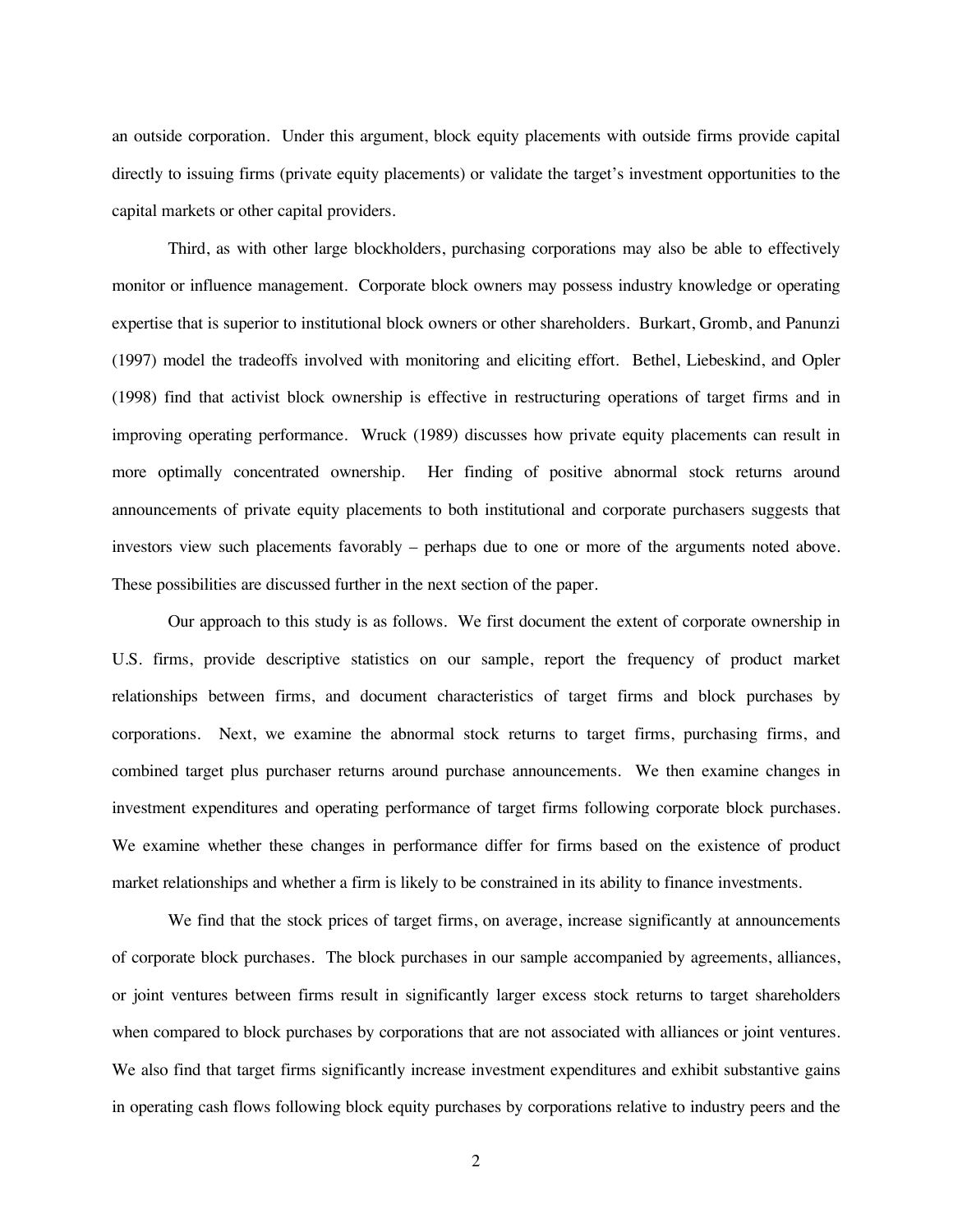period prior to purchase announcements, especially for target firms that form alliances or joint ventures with corporate blockholders.

Since the possible reasons for block ownership by corporations are not mutually exclusive, we examine whether information asymmetry, underinvestment problems, board monitoring, or the formation of alliances or joint ventures between firms impact the results. We find that target firms operating in industries with high R&D and advertising expenses – those most likely to create relationship-specific assets or to be subject to information asymmetries – show significant improvements in industry-adjusted operating cash flows and increases in investment expenditures following corporate equity purchases. The increase in operating cash flows, however, is concentrated in firms that operate in R&D-intensive industries and most notably in R&D-intensive firms that form alliances or joint ventures with corporate block owners. We do not find evidence that board representation by corporate owners, independent of product market relationships with target firms, has a positive impact on announcement-period stock returns or on subsequent changes in the investment or operating performance of target firms.

Additional tests show that the increases in operating cash flows and investment expenditures do not result from the easing of liquidity constraints. We do not find significant differences in stock returns at purchase announcements, increases in investment spending, or improvements in operating cash flows for targets that underinvest relative to their industry median prior to corporate block purchases. We also check for robustness by classifying the sample by a proxy for ex ante liquidity. We again fail to find significant differences in the results for high or low liquidity firms. Regression results also show that the largest increases in investment and operating performance are for firms with joint ventures and alliances when the target firm has sufficient ex ante liquidity to undertake subsequent investment.

Although information problems may be severe in R&D-intensive industries, we conclude that financing or liquidity constraints do not explain the significant increases in performance for target firms that have business relationships with their corporate blockholders. The evidence supports the view that block equity purchases by partnering firms in a business alliance or venture can reduce contracting or monitoring costs in the relationship – costs that may be substantial when specialized assets are involved (Klein, Crawford, and Alchian (1978)). Overall, our work has implications for ownership between firms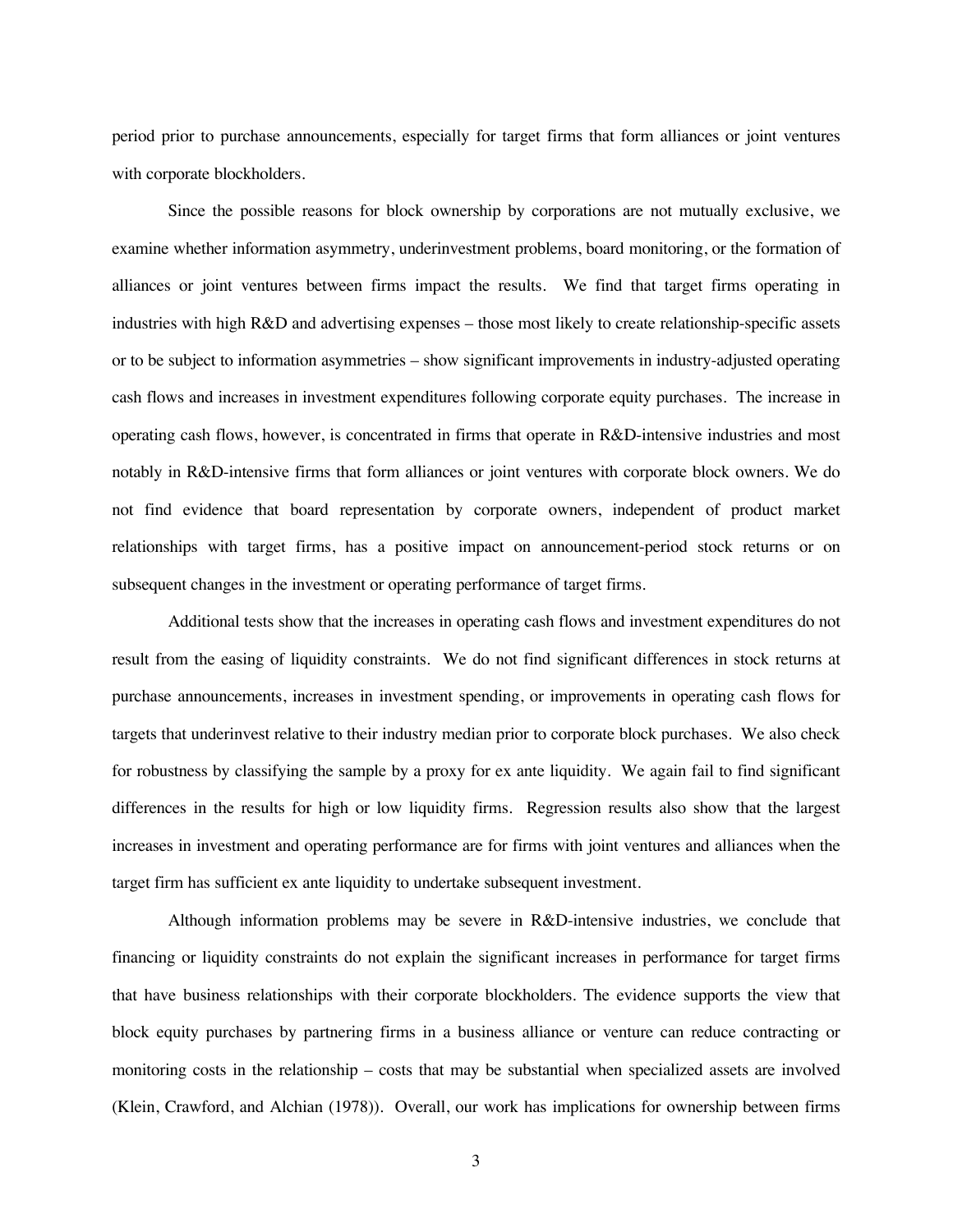and thus adds to Demsetz and Lehn (1985), who examine large ownership positions independent of product market relationships.

The paper is organized as follows. Section I discusses possible causes and consequences of corporate block ownership. Section II describes the sample used in this study and presents several descriptive statistics. Section III contains our empirical analysis, and Section IV concludes.

# **I. Potential Benefits of Corporate Blockholders**

In this section, we discuss possible reasons for equity ownership between firms and briefly review related research in both industrial organization and finance. We also discuss the empirical implications of prior research and how we differentiate among the possible reasons for corporate block ownership. Because there is no existing theory that explains the range of interaction of partial equity ownership positions and product market relationships we observe, we do not provide any explicit tests of one specific theory. $3$  Thus, this study is intended to guide future theoretical work.

A potential reason for corporate block ownership is the difficulty of contractually specifying all the terms of a business relationship. Without an ownership stake or other type of credible commitment, firms may hold incentives to break off or change the terms of an agreement or relationship. It is important to note that these potential ex post problems can cause *ex ante* investment to be affected. For example, firms under separate ownership may reduce investment in a joint business venture if the assets involved are specific to, or have lower value outside of, the venture. Prior authors have emphasized how different organizational forms can help internalize these problems. Williamson (1979, 1985) highlights the importance of contracting costs in different organizational forms and types of contract choice. Klein, Crawford, and Alchian (1978) attribute the extent of vertical integration to the existence of rents from assets and the potential for ex-post contractual holdup.4

Ownership may increase the incentives to invest in joint business relationships by aligning the interests of the firms involved. Grossman and Hart (1986) model how the costs and benefits of vertical integration depend on which firm makes relationship-specific investments. In many of our cases in this paper, both parties may be making relationship specific investments (e.g. a supplier making a product for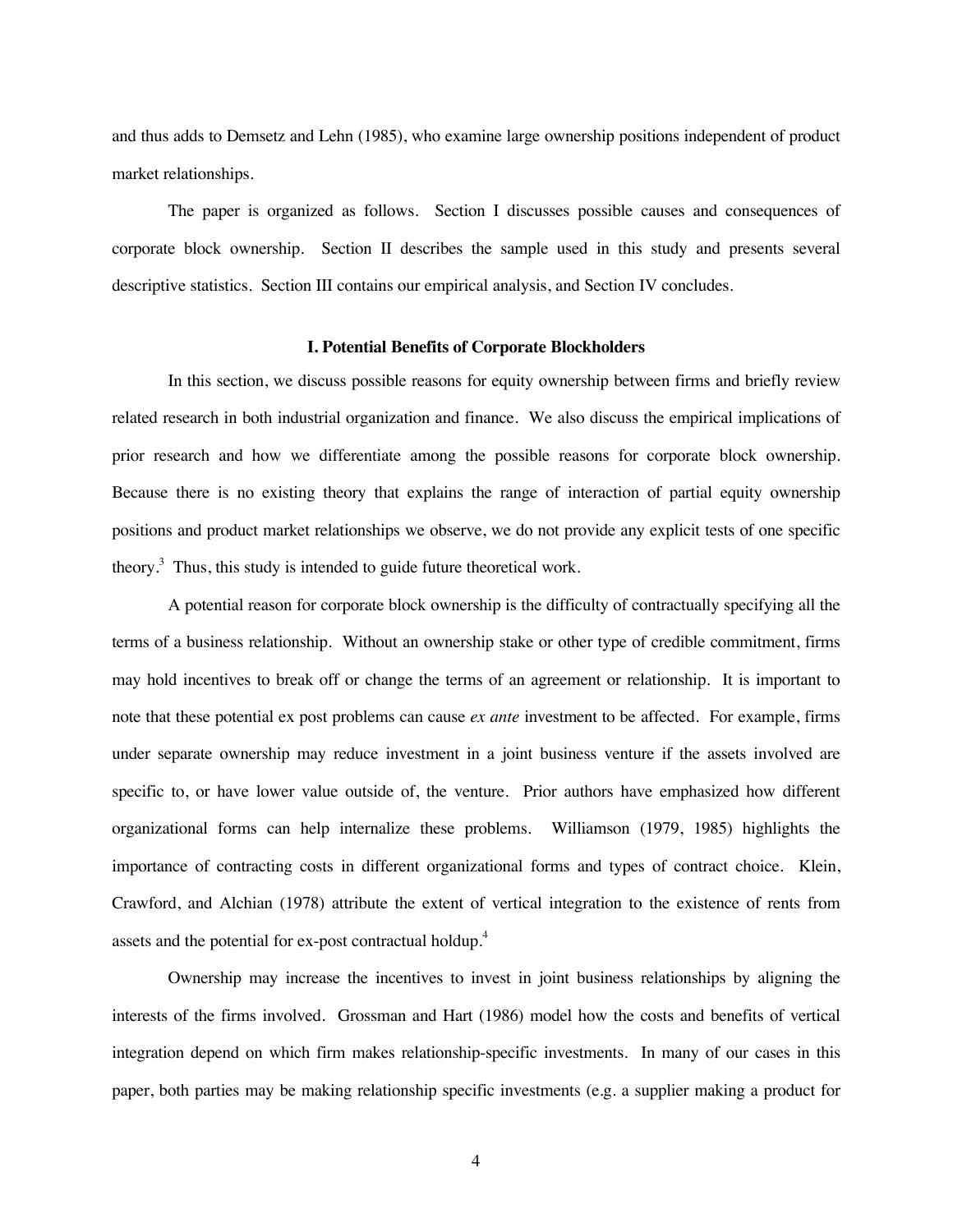the owner who also invests in design and production processes that use that product). Partial ownership can also affect incentives to develop new products that cannot be identified ex ante. Aghion and Tirole (1994) model ownership of a research unit by the research unit and its customer (downstream firm).<sup>5</sup> In the case where a potential innovation may be of several possible types and it makes use of both parties' investment, ownership of the research unit by both the downstream firm and research unit may be optimal. They also consider how partial ownership by a customer (downstream firm) of a "research unit" may be optimal when the customer has ex ante bargaining power. They note how full ownership by the customer discourages the research unit's initiative in situations where the research unit's current effort affects not only the occurrence of the current innovation or investment but also the occurrence or value of future innovations. Rajan and Zingales (1998) emphasize another potential cost of ownership. In their model, ownership can reduce the incentives to invest in specialized assets, when specialization reduces the value of the asset in an outside alternative use. They do not explore partial firm ownership. Partial ownership may thus be an intermediate solution to full integration, given joint investment and also potential costs of ownership.

Tapon (1989), Choi (1993) and Kamien, Muller, and Zang (1992) model the incentives to undertake research and development joint ventures. Optimal research and development may not take place because part of the gains to innovation could accrue to another party in the industry. These studies show how cooperative research joint ventures can increase R&D by firms and also increase consumer surplus. McConnell and Nantell (1985) and Chan, Kensinger, Keown, and Martin (1997) document positive announcement-period excess stock returns to participants in joint ventures and other alliances. Moon and Khanna (1996) also examine announcement returns and investment for firms with private equity placements, a subset of the corporate block equity stakes examined in this paper.

An alternative reason for block equity purchases by corporations is that target firms sell equity to raise investment capital because the outside firm is more fully informed about the seller's investment opportunities. If asymmetric information adversely impacts the cost and availability of external capital, it is less costly to sell to the informed party. Examining block sales of equity to both institutions and other corporations, Hertzel and Smith (1993) conclude that block private equity placements with outside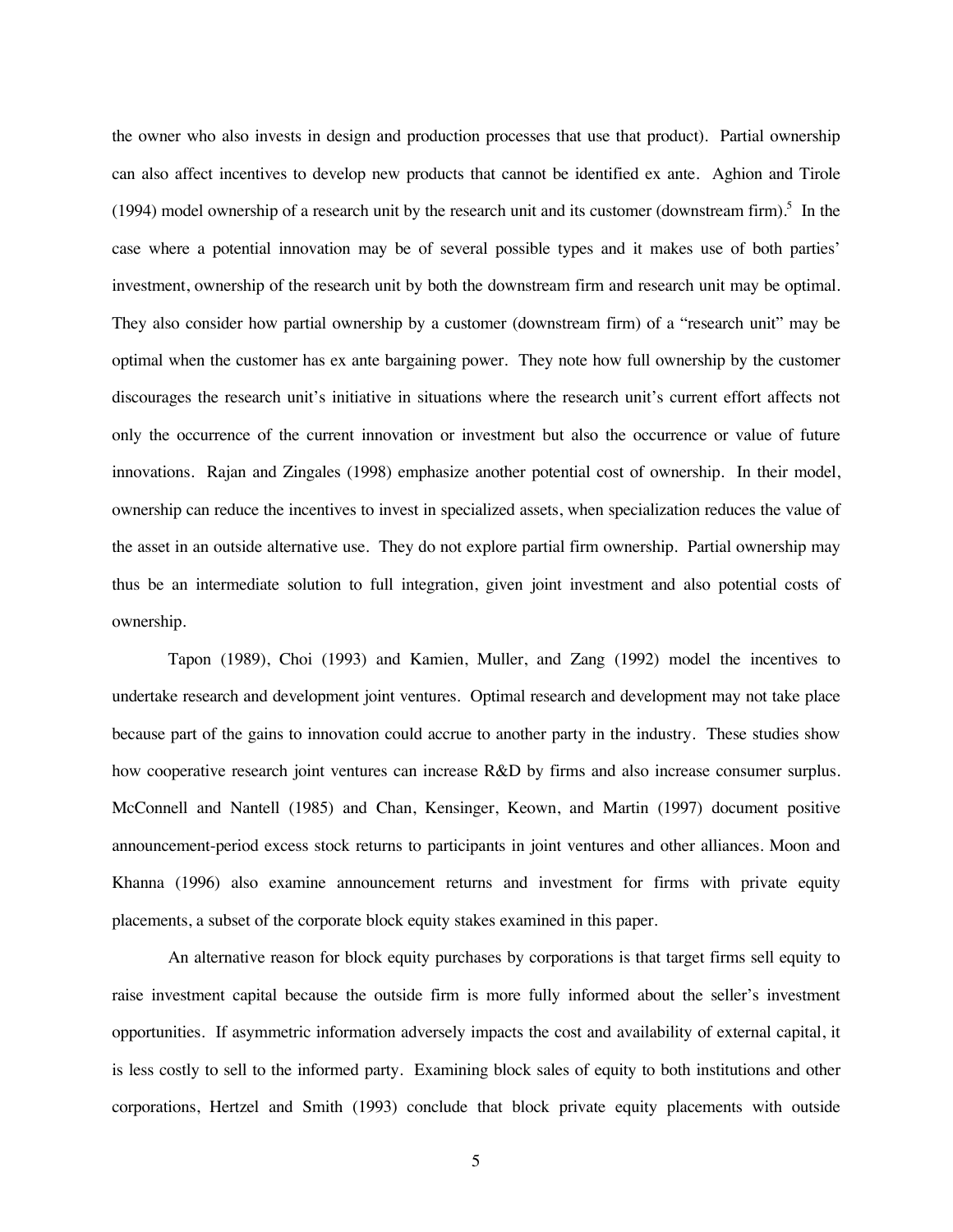investors can resolve a Myers and Majluf (1984) underinvestment problem. However, in Hertzel and Smith's sample of private equity placements, other corporations are purchasers in only seven of 106 block equity sales.

Finally, as with other large blockholders, purchasing corporations may also be able to more effectively monitor or influence management than other shareholders. However full ownership may not be optimal. Burkart, Gromb, and Panunzi (1997) show how excessive monitoring may decrease the incentives of the target (research unit) firms' managers to develop new investments, thus limiting the size of the stake purchased. They also demonstrate that concentrated ownership may conflict with performance-based incentive schemes. Empirically, Bethel, Liebeskind, and Opler (1998) find that activist block ownership is effective in restructuring operations of target firms and in improving operating performance. Wruck (1989) discusses how private equity placements can result in more optimally concentrated ownership. She examines the stock returns around announcements of private equity placements.

We differentiate among these possible reasons by examining whether ex post investment and operating performance differs for firms based on ex ante firm characteristics. We first ask whether there are significant improvements in performance for firms with business relationships with corporate block owners, especially in industries with potential contracting difficulties (proxied by R&D intensity). Second, we examine the importance of potential liquidity constraints and whether the ownership stake alleviates underinvestment prior to the ownership stake. We examine the importance of liquidity constraints by examining whether simple measures of the amount of ex ante liquidity and access to capital impact ex post performance. In addition, we investigate the importance of monitoring by examining whether firms' performance is higher when corporate owners gain board representation and whether the firm is taken over after an initial ownership period.

## **II. The Sample**

To construct a sample of firms with large corporate owners, we review annual issues of *Spectrum 5* over the 1982 to 1991 period for blockholdings of at least five percent of voting shares. We also use Security Data Corporation's (SDC) Mergers and Corporate Transactions database to collect reports of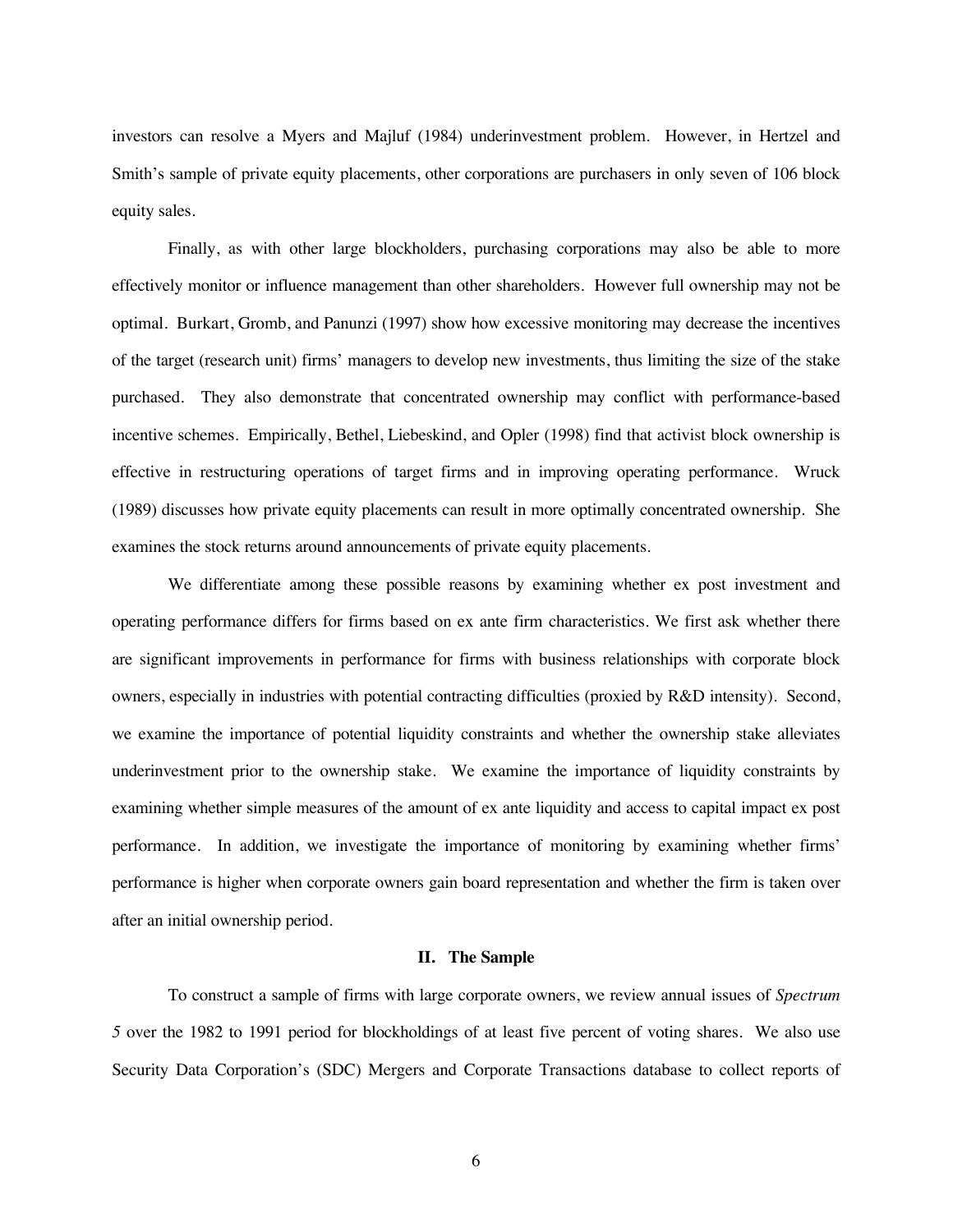partial equity interests acquired by corporate acquirers in publicly traded firms during the 1985 to 1991 period (ownership data are not available in the SDC database prior to 1985).

As with all empirical research, we are concerned with the integrity of our data, especially since Anderson and Lee (1997) report that *Spectrum* ownership data may not be wholly accurate or updated in a timely manner. Therefore, we use proxy data reported by Disclosure Inc. or on the proxy statements of target firms themselves to confirm the ownership stakes reported in *Spectrum 5* and the SDC database. We find that in nearly 30 percent of the observations, ownership reported in *Spectrum 5* do not match data found in the proxy statements. We also found three instances of relatively small inconsistencies in the SDC data. It is possible, however, that some of these discrepancies we discovered can be explained by timing differences between dates of 13-D filings with the SEC and the dates of proxy statements. However, where there are discrepancies, we use ownership data obtained from proxy sources. We eliminate the observations that could not be verified with proxy data.

To be included in the final sample, we require that each candidate observation meet several criteria. Since our interest is equity holdings between corporations, we exclude all equity positions held by financial institutions or trusts, insurance companies, institutional investors, and venture capital firms. We also require that: (1) Neither the firm nor the corporate owner are regulated or financial companies; (2) the firm is not merged with the blockholder during a two year period following the equity purchase; (3) the ownership position continues for a minimum of two years;<sup>6</sup> (4) stock data for the target firm is available on the CRSP database; and (5) a public report of the transaction is located in the *Wall Street Journal* or the *Dow Jones Newswire*. The final sample extends from 1980 to 1991 and contains 150 block purchases by corporations that accompany explicit product market relationships and 252 equity stakes that do not appear to be associated with business relationships.<sup>7</sup>

## **Insert Table I here**

Panel A of Table I reports the annual frequency of corporate block purchases and the methods corporations use to acquire equity stakes. Corporations obtain over half (56.5 percent) of the equity blocks in direct purchases from target firms in private transactions. Open market purchases account for 18.4 percent of the sample; shares issued in a purchase of assets 11.9 percent; direct purchases from other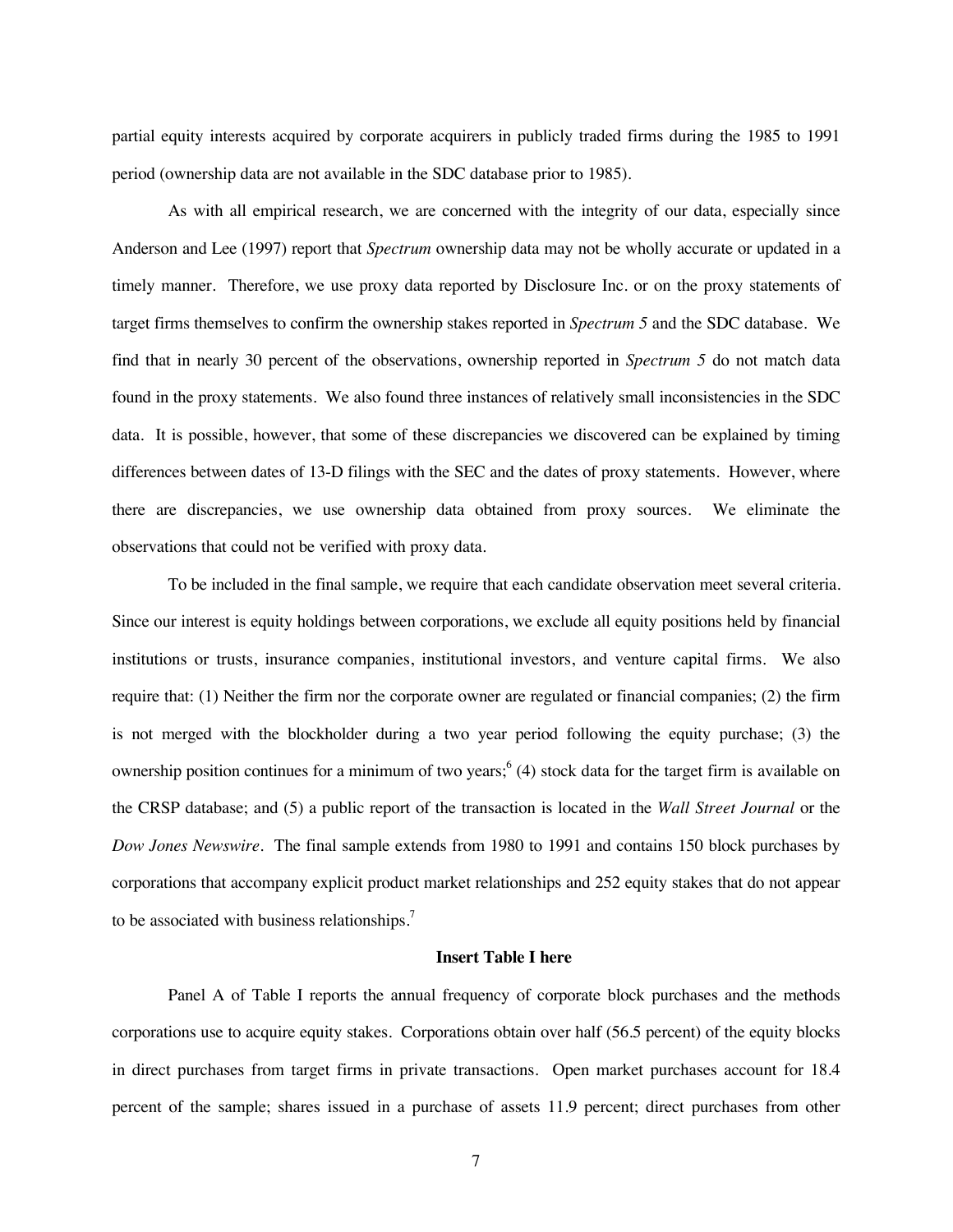shareholders 10.4 percent; and the remaining 2.7 percent from miscellaneous sources including spin-offs (5), mergers (5), and a legal judgment (1). The average size of equity stakes obtained by corporate purchasers is not trivial; the mean fraction acquired is 20 percent of voting shares (median = 14 percent). Thirty-seven percent (150) of target firms report the formation of alliances or joint ventures with corporate owners either prior to or subsequent to the purchase, a trend that appears to increase in the latter portion of the sample period. Nearly half (46 percent) of target firms are in the upper quartile of  $R&D$  + advertising expenditures among all non-financial four-digit SIC industries on COMPUSTAT. Fifty-three percent of corporate block ownership involves firms in related industries (three-digit SIC level) while corporate acquirers obtain board representation in 59 percent of target firms within two years following the purchase date.

Panel B of Table I reports statistics on alliances and joint ventures, high R&D industries, industry relatedness of targets and corporate block owners, and board representation. We find that in 60 percent of cases where firms form alliances or joint ventures, equity blocks are obtained in private transactions with target firms. Somewhat surprisingly, only 2 of 74 open market purchases lead to an explicit alliance or joint venture between the firms involved. Although not shown in the table, the proportion of alliances between industry-related firms is similar to the proportion of alliances where both firms operate in unrelated industries. This suggests to us that corporate equity stakes and subsequent alliances or ventures between firms may be used to expand business opportunities across industries.<sup>8</sup> Finally, we report that acquirers gain board seats much less often if shares are purchased in the open market. This could be due in part to the smaller median fraction of equity acquired in open market purchases.

#### **Insert Table II here**

Table II shows the types and frequency of product market alliances, agreements, and joint ventures between corporate block owners and target firms in our sample. Research and product-development agreements are the most common form of alliance, followed by marketing and distribution agreements, and product or services supply agreements. Given the frequency of alliances and joint ventures in our sample and the potential of these agreements to expand the investment opportunities of target firms, we examine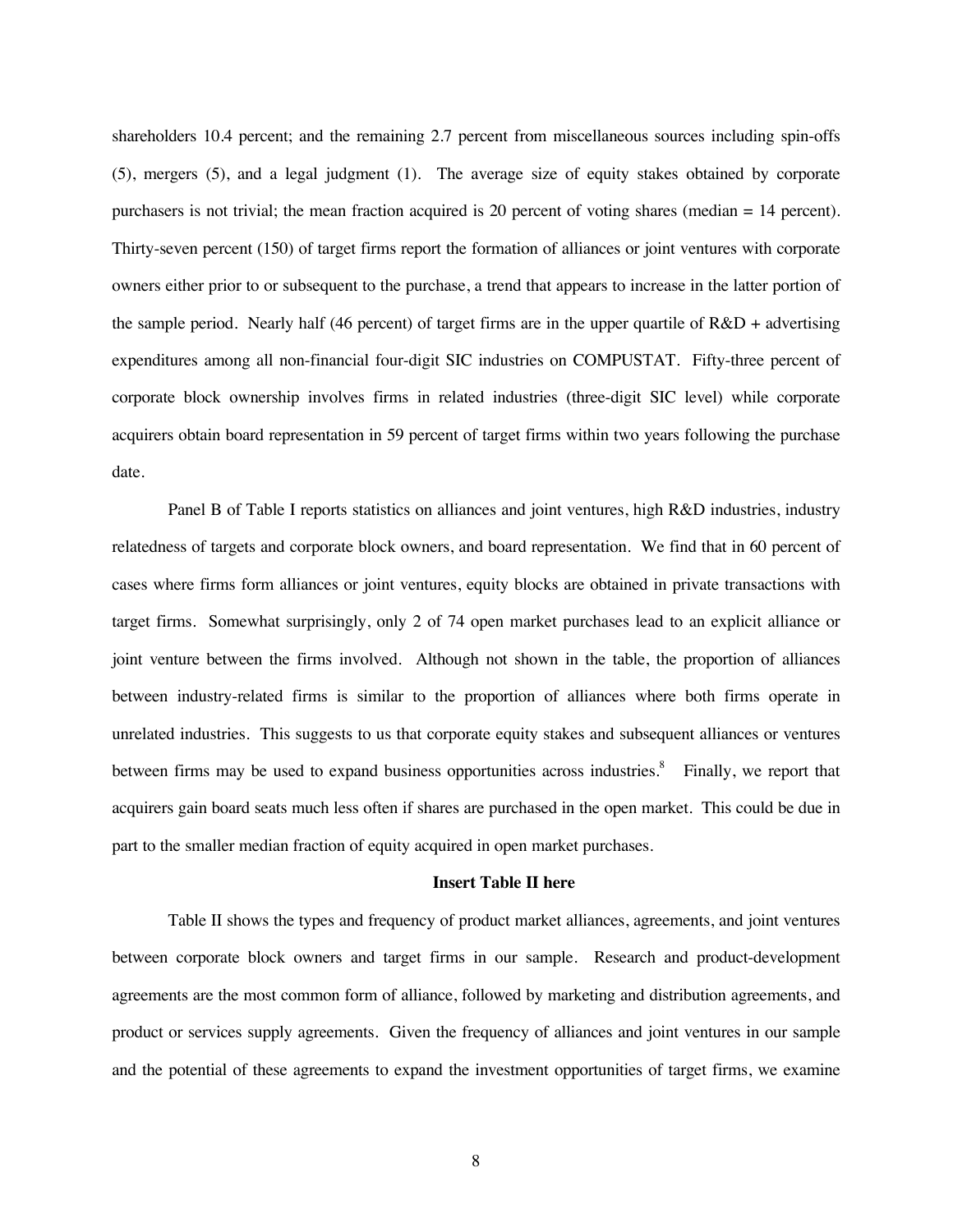the impact of product market relationships and corporate block ownership on the investment and operating performance of target firms in subsequent sections of the paper.

Table III reports additional information on the characteristics of target firms prior to corporate block purchases including statistics on the asset size of target firms, target assets divided by purchaser assets, stock returns in the year prior to corporate block purchases less the return on a portfolio of firms of similar size and market-to-book ratios, the median number of months since IPO, the fraction of equity acquired, and the average premium paid by purchasing firms. These statistics are categorized by alliances and joint ventures, high R&D + advertising industries, and the four main purchase methods.

## **Insert Table III here**

We find that firms completing private equity placements with corporate purchasers are substantially smaller when measured by total assets and target assets divided by purchaser assets relative to firms whose equity is purchased by other means. For example, firms that place equity directly with other corporations average less than two percent of the size of acquiring firms. Targets of open market purchases, however, are nearly one-fifth the size of acquiring firms. Targets involved in joint ventures or that operate in R&D-intensive industries are also much smaller and newer in the market (months since IPO) relative to target firms that do not meet these criteria. Firms that sell equity directly to corporate bidders have been public an average of 38 months, compared to 56 months for the sample as a whole and 172 months for targets of open market purchases. These differences suggest that firms that place equity directly with corporations or form alliances or joint ventures with corporate block owners are strong performers but are small and relatively new in the market in comparison to other target firms in our sample. We also note that alliance / joint venture or R&D-intensive target firms are also strong performers as measured by excess stock returns in the year prior to block purchases by corporations. The prior year excess return ending on day –11 relative to purchase announcements averages 5.9 percent across the full sample and is only negative when equity stakes are purchased in open market transactions.

Table III also reports the fraction of equity acquired and premiums paid by corporate block owners in direct equity placements and in transactions with other shareholders. The median premium paid to corporate issuers or other block owners of shares is 8.0 percent which is smaller than the 15.7 percent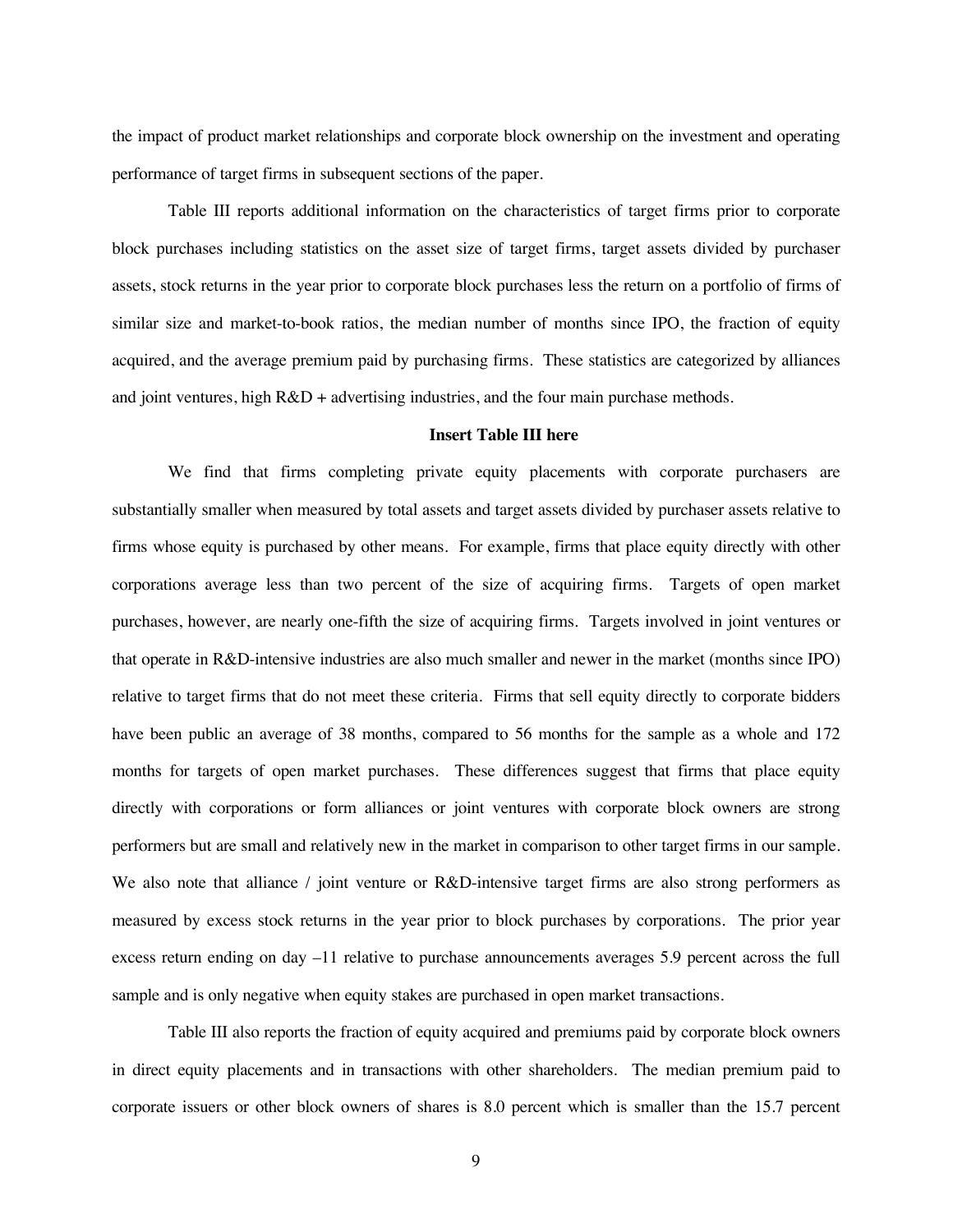median premium reported by Barclay and Holderness (1989) in a sample of large block trades. In 40 percent of the cases, however, stakes are sold at a discount to current market value. Hertzel and Smith (1993) argue that private equity placements should be sold at a discount due to illiquidity of large blocks and search costs incurred by block purchasers. In our sample, equity blocks acquired at a discount are primarily small firms with stock prices under five dollars per share, which is consistent with the Hertzel and Smith argument. Interestingly, purchase prices are not disclosed in any of the cases where parent or target firms form alliances or joint ventures.<sup>9</sup>

# **III. Empirical Results: Stock Returns and Operating Performance**

# *A. Announcement Stock Returns*

We next examine the excess returns for both the target and purchasing firms at announcements of block equity purchases. Our objective is to document the market's assessment of equity purchases by outside corporations and to determine whether characteristics representing the possible motives of corporate ownership affect the market's reaction. In Table IV, we report the mean cumulative excess stock returns at announcements of corporate equity purchases over a 21-day (-10 to +10) interval relative to the initial press date. We use a -10 to +10 day window because of the possibility that stock market participants know about the pending stake before it was announced, and because an announcement of this type may not be reported until several days after the actual purchase.<sup>10</sup> Table IV presents the announcement-period excess stock returns to target firms, purchasing firms, and the combined excess returns of both target firms and corporate block owners.

#### **Insert Table IV here**

We find that all significant wealth gains in these transactions accrue to the shareholders of target firms. Excess returns to block purchasers are not significant – perhaps because these firms are generally much larger than the firms in which they purchase equity. Since purchasing firms are, on average, much larger than target firms, when we combine the excess returns by weighting each firm by its market capitalization, we find that the combined excess return averages a mere 0.02 percent. Thus, as in other areas of this paper, we focus on the impact of block equity purchases by corporations on target firms in subsequent discussions of stock performance. We note, however, that the combined returns and the excess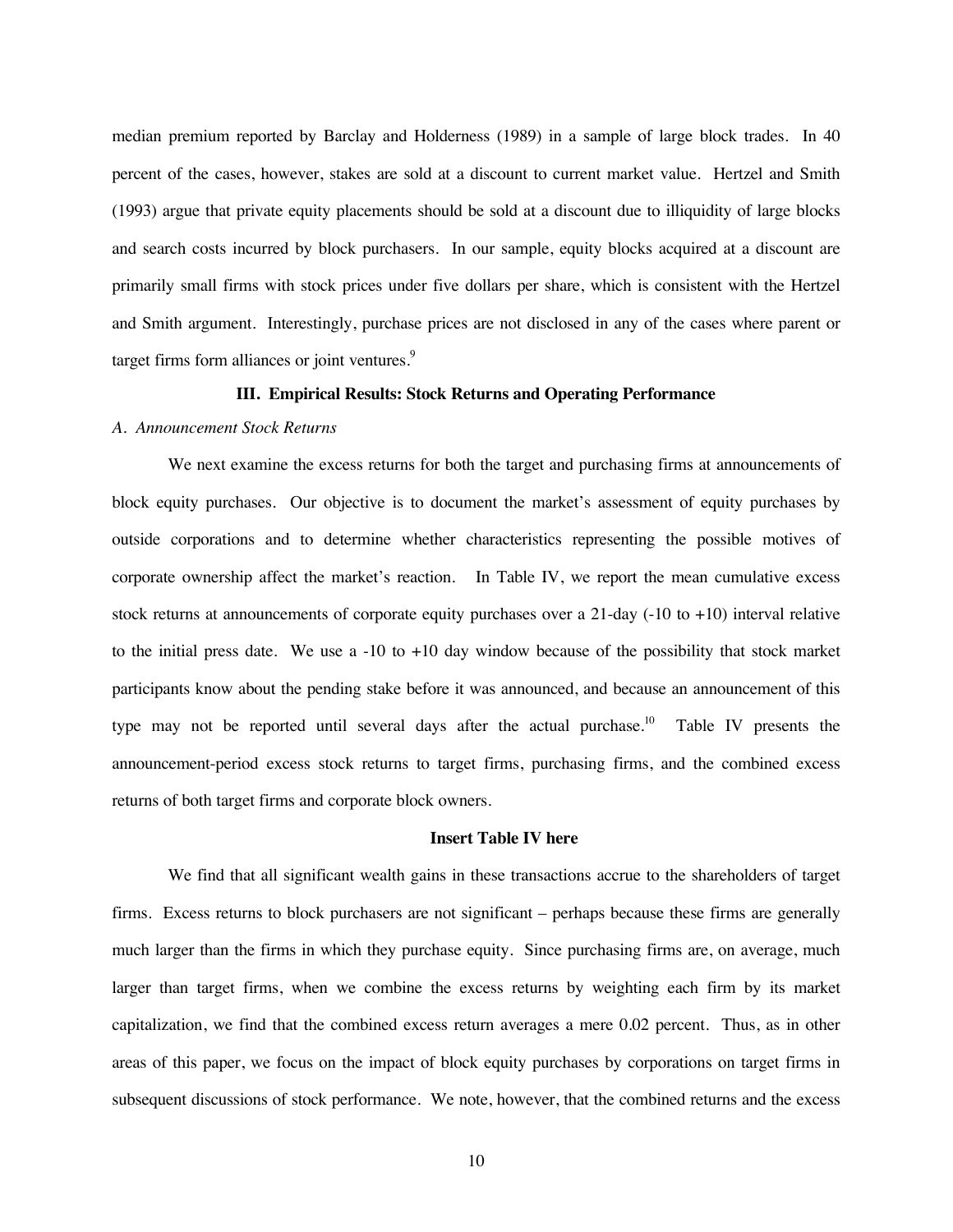returns to target firms are of the same sign in virtually all classifications of the sample reported in Table IV.

In the full sample, we find that target firms experience a 6.9 percent average abnormal stock return to purchase announcements. Positive and significant returns are observed in all purchase methods except equity issued to acquire assets where the average CER is an insignificant 0.8 percent.

The difference in announcement excess stock returns between the sample of firms where joint ventures or alliances are formed (mean CER = 9.1 percent) versus purchases of shares without such agreements (mean CER = 5.5 percent) is significant at the 0.05 level. These results are considerably greater than the excess returns to alliances or joint ventures reported in prior studies. Chan, Kensinger, Keown, and Martin (1997) report excess returns of 0.6 percent in their full sample of alliance and joint venture announcements with a maximum excess return of 3.5 percent for a subsample of firms involved in technological transfer agreements. Our announcement period excess returns are also somewhat larger than the findings of Moon and Khanna (1996) who examine only private equity placements.

We also calculate cumulative excess stock returns for corporate block purchases by whether target firms operate in the upper quartile of  $R&D$  + advertising expenditures as a percentage of total assets among all non-financial four-digit SIC industries, whether target firms invest as a percentage of total assets above or below industry medians, and whether purchasing firms obtain board seats in target firms. The differences in excess stock returns by these classifications of the sample, however, are not significant at conventional levels. We examine the excess returns for firms with alliances and joint ventures in which the purchasing firm also obtains a board seat in target firms. This excess return is slightly lower, but not significantly lower than the excess return to purchasers with alliances and without the board seat. Thus the purchase of the stock is not likely to represent an opportunity for the owner to divert value from the target firm when it also has board ownership.

Table IV also shows that there are significant differences (*p*-value <0.01) in the stock market reaction to announcements of private equity placements. These differences in our sample, however, depend on whether alliances are formed between targets and corporate block owners (mean CER = 10.1 percent) or not (mean  $CER = 5.3$  percent).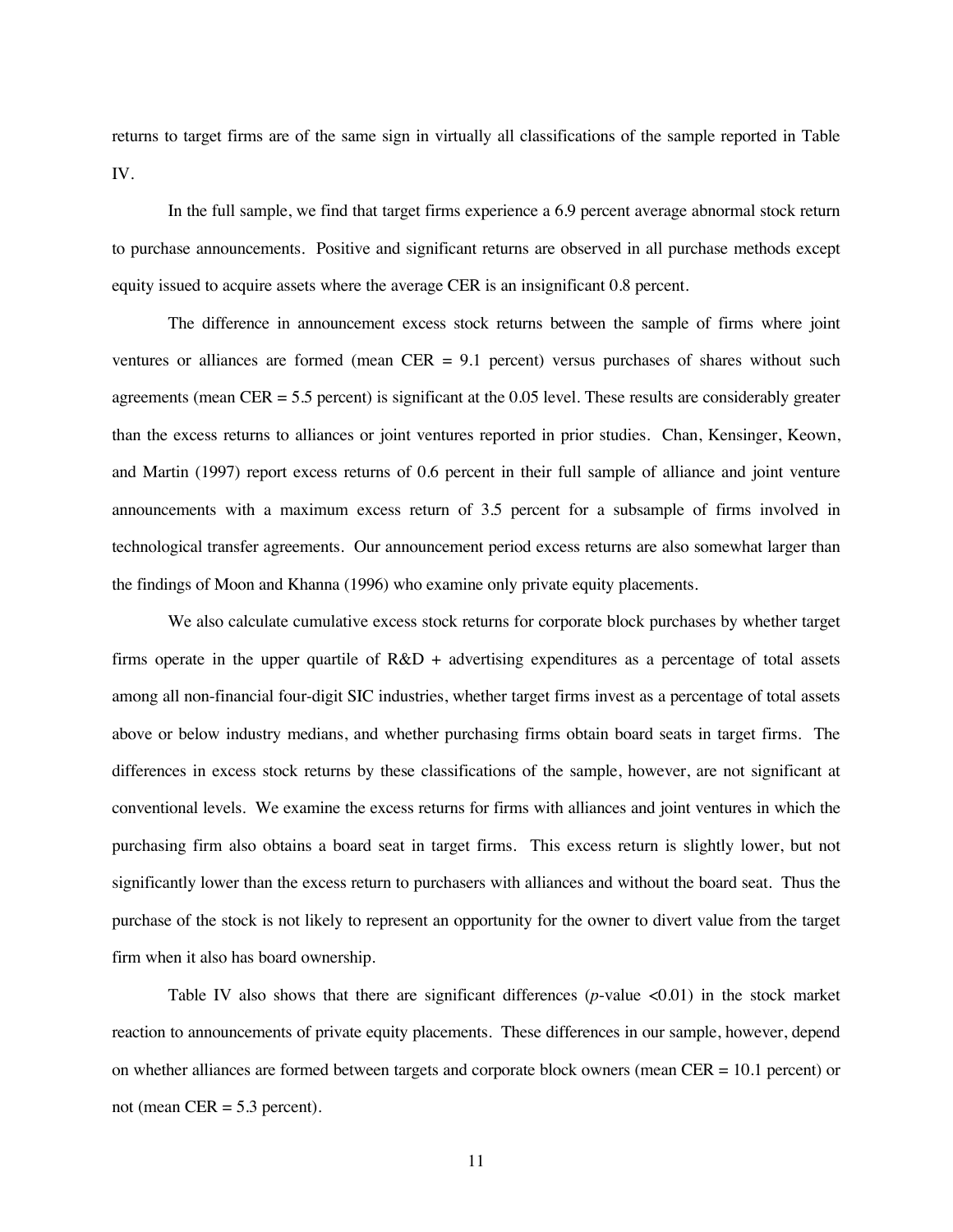Our finding of positive average excess returns to corporate block purchases that are not accompanied by alliances or joint ventures warrants some discussion. One could argue that market participants might view the block purchase as a potential toehold position in a subsequent merger bid or takeover attempt of the target firm. Evidence of this possibility is the 5.9 percent average abnormal return to open market purchases that are associated with product market agreements in only three percent of our sample. Second, it is also clearly possible that the market expects an alliance or joint venture will be formed with the corporate block owner, or at least that the probability of such an agreement will increase with the purchase of a large equity stake. Finally, the market may view such purchases favorably if the corporate bidder holds industry expertise that may benefit the target or has a strong performance reputation. This type of monitoring would likely occur, however, in cases where the corporate block owner obtains one or more board seats in the target firm. The first two possibilities, of course, do not occur ex post in our sample.

### *B. Operating Performance and Investment*

In this section, we document the change in operating cash flows and investment expenditures of target firms. We first examine these changes by whether or not targets and corporate block owners form alliances or joint ventures. We also examine targets that operate in high R&D and advertising industries. We expect bigger increases in operating performance and investment in these industries if the equity stake mitigates financing constraints or facilitates the development of assets that are unique or highly specific to the relationship with the corporate block owner. We thus test whether alliances or joint ventures have a greater impact on the performance of target firms in high R&D and advertising industries versus targets that are less R&D-intensive. These classifications of the data are chosen to gain insight on the question of whether alliances and joint ventures in industries that are likely to have the potential for specialized assets impact the investment and operating performance of target firms. Finally, to assess the importance of liquidity constraints in explaining our results, we examine the performance of firms with ex ante low liquidity that are also underinvesting relative to their industries prior to corporate block purchases.

Panels A and B of Table V report industry-adjusted percentage changes in operating profitability divided by average book value of assets, changes in investment expenditures, and changes in interest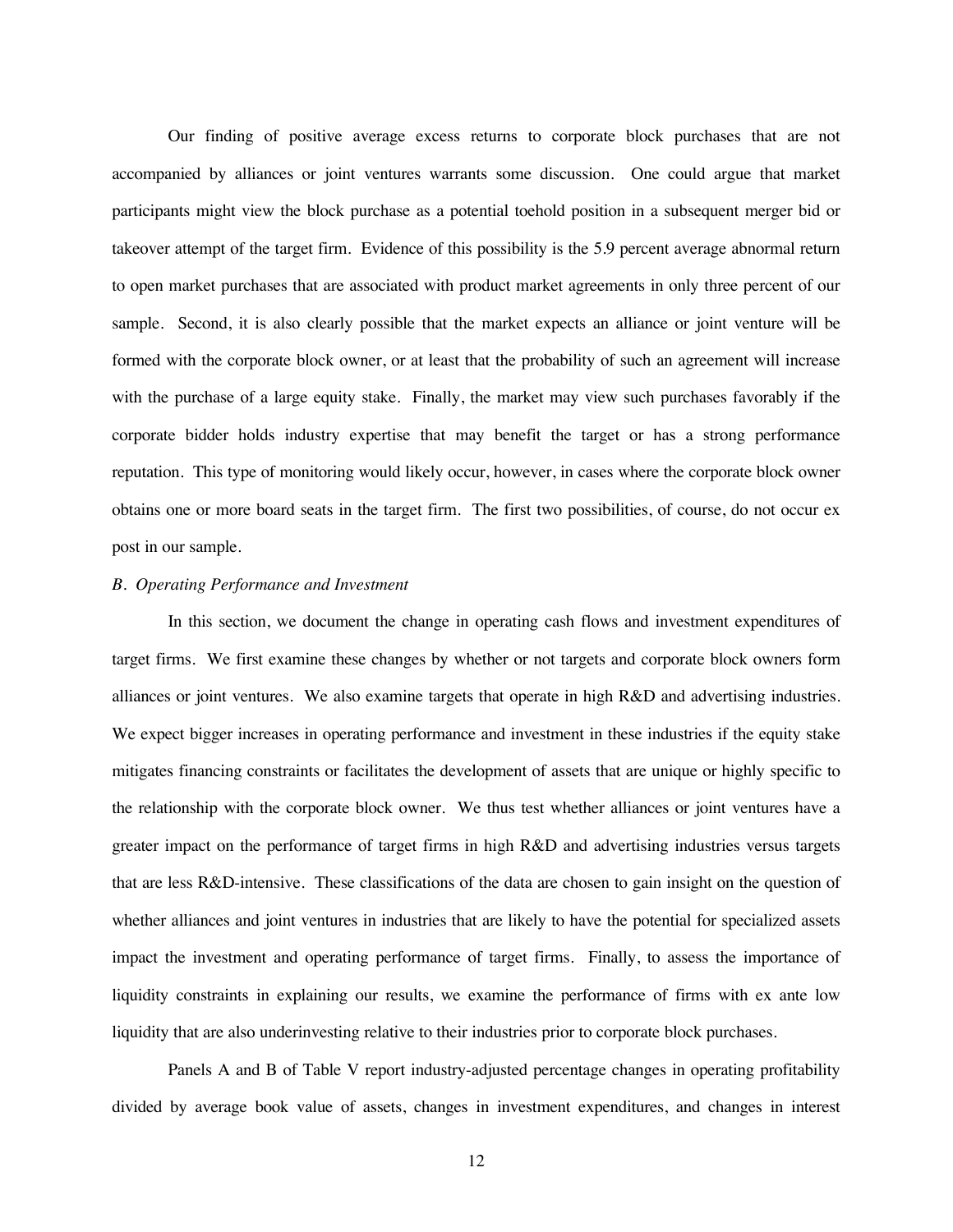coverage during a four-year period (-1,+3) around the purchase year. Panel A examines the importance of product market relationships and high R&D industries. Panel B addresses the importance of liquidity constraints by examining firms investing below their industry medians and the ex ante liquidity of target firms prior to block purchases.

The statistics are group medians less the median of a sample of matching firms in related industries matched by asset size. Industry portfolios for each target firm are constructed using five firms matched by industry (four-digit SIC) and nearest asset size from COMPUSTAT. If five firms are not available with matching four-digit SIC codes, three-digit or two-digit levels are used to obtain at least five firms before applying the size criterion.

#### **Insert Table V here**

In Panel A of Table V, we report positive but insignificant increases in industry-adjusted operating cash flows divided by average total net assets for the full sample through the third year following block purchases by corporations. There are large and significant differences in operating cash flows, however, when the sample is divided by alliances/joint ventures and high R&D and advertising industries. Targets that form business agreements with corporate block owners or those that operate in high R&D and advertising industries show large, positive industry-adjusted gains in operating cash flows relative to nonalliance targets or those target firms not in the R&D-intensive group. The *p*-values for these differences are 0.06 or below.

When we jointly examine firms that form alliances or joint ventures with corporate block owners in R&D-intensive industries and otherwise, we find significant cross-sectional differences in operating performance improvements. Target firms forming product market alliances or joint ventures with corporate block owners in high R&D industries exhibit significantly larger performance gains relative to alliance or joint venture firms in less R&D-intensive industries. For example, alliance or joint venture firms in high R&D industries achieve a 36.4 percent median (industry-adjusted) gain in operating cash flow versus a three percent gain for alliance/JV firms in non-high R&D industries during the (-1,+3) period (*p*-value for difference is 0.02). These initial results suggest that the benefits of product market agreements in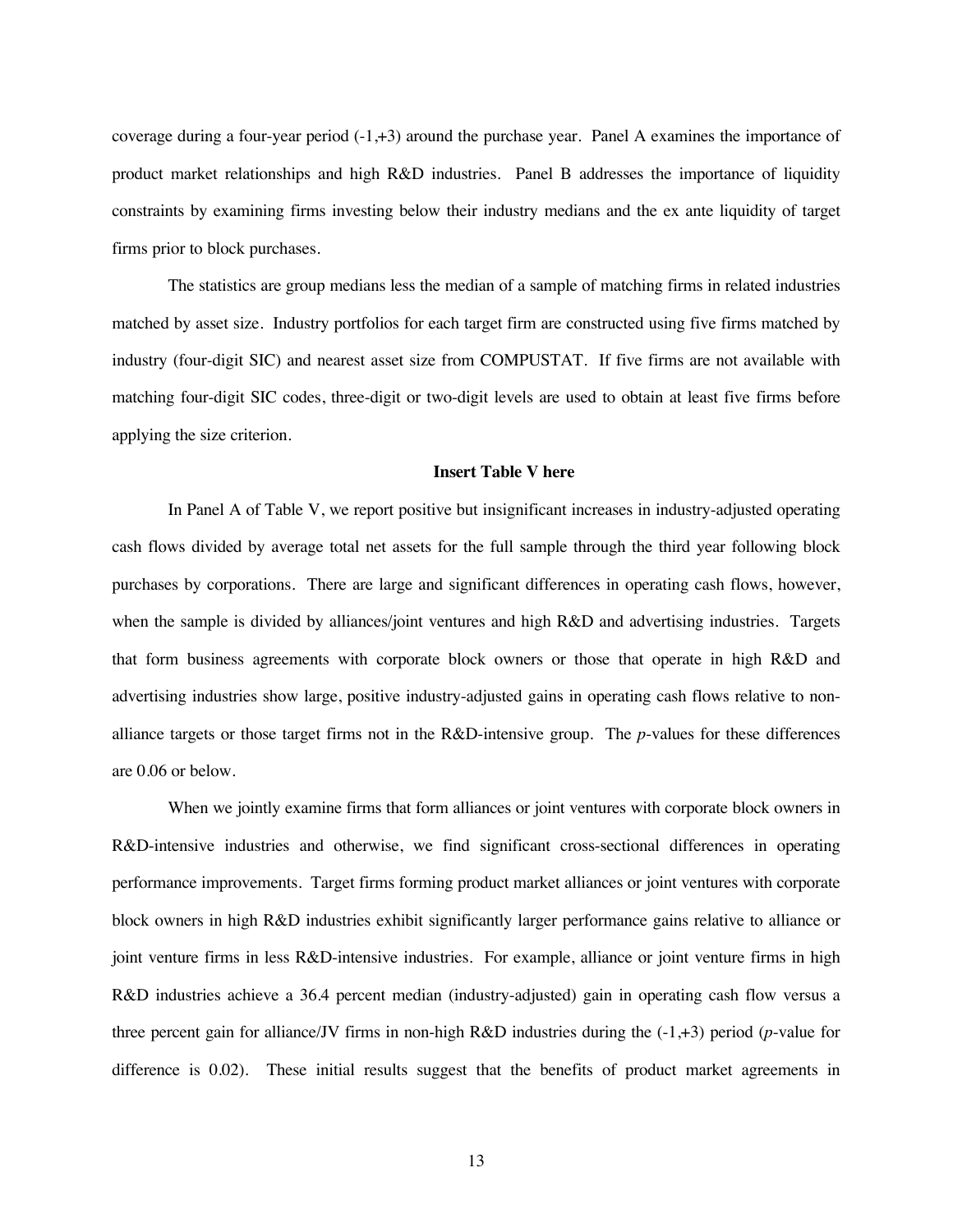conjunction with block ownership between firms occurs principally in target firms that create unique assets, or perhaps, are liquidity constrained because of high information asymmetry regarding future opportunities.

Panel A of Table V also reports large increases in industry-adjusted investment (capital expenditures + R&D) expenditures following corporate block acquisitions. Significant increases in investment spending are evident in nearly all classifications of the sample with the exception of non-alliance or joint venture firms and firms not in the upper quartile of R&D and advertising expenditures among all non-financial industries. These differences are significant at the 0.01 level. This result is consistent with the view that business alliances between firms expand the investment opportunities of target firms leading to increases in investment spending.

Table V also reveals that interest coverage increases substantially following corporate equity purchases. A portion of the decline in this measure of financial leverage could be attributed to improved cash flow in target firms following the stake purchase. The increase in the post-purchase coverage ratio is again largest in those cases where target firms form joint ventures or other alliances with corporate block owners.

As with operating performance improvements, large increases in investment by high R&D firms might also be the result of information asymmetries or potentially high levels of asset specificity. To address this question, we divide the sample by whether or not target firms were investing below or above their industry medians in the year prior to corporate block purchases. These statistics are reported in Panel B of Table V. Both the below and above-industry investment groups show significant industry-adjusted gains in investment expenditures during the  $(-1, +3)$  period, but the difference between the groups is not significant. As an additional test, we split the below-industry investment firms into two groups based on whether year  $-1$  cash flows and cash balances are sufficient to fund years 0 and  $+1$  investment (high liquidity) and otherwise (low liquidity). This classification allows us to determine whether financing constraints lead to below-industry investment and whether the ex post gains in investment can be attributed to these firms. The evidence, also reported in Panel B, does not indicate that low liquidity firms significantly increase investment expenditures relative to higher liquidity targets. We also investigate whether external capital received in the transaction or thereafter is important in explaining our results. We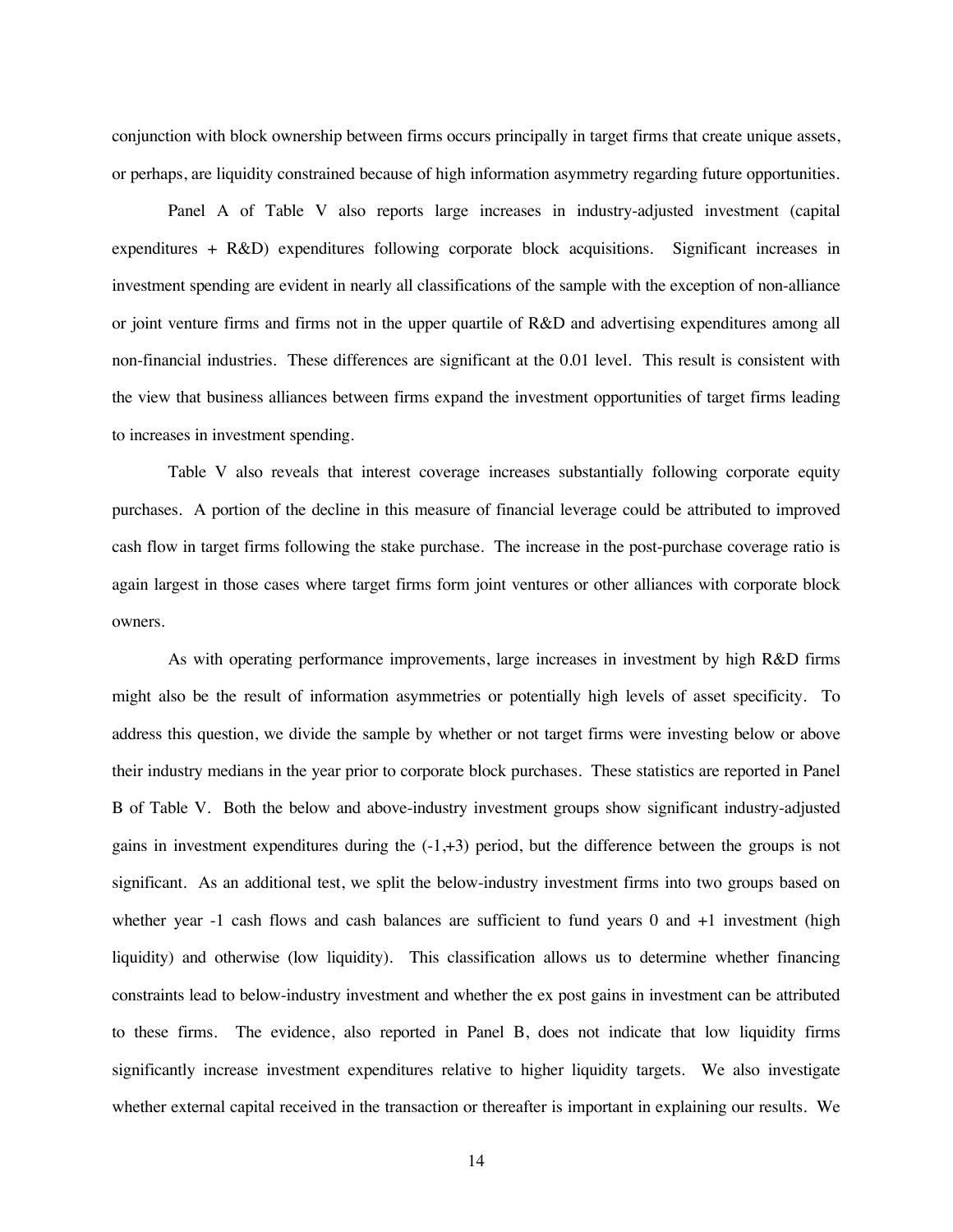do not find any significant improvements in operating profitability or differences in investment expenditures by target firms based on receiving capital. (We do not report these results).

We conclude that ex ante underinvestment in general, and underinvestment because of potential liquidity constraints, does not explain why target firms substantially increase capital expenditures and R&D following corporate block purchases. The findings are consistent with the argument that block ownership is beneficial in certain product market relationships with unique assets or the potential to create unique assets in R&D-intensive industries. We also note that the observed increases in target firm's investment and operating profitability following corporate equity purchases is considerably greater than the results reported by Chan, Kensinger, Keown, and Martin (1997) for alliances and joint ventures. These authors report insignificant changes in operating performance for firms involved in strategic alliances, presumably without block equity ownership.

To investigate the importance of board monitoring and the market for corporate control, we also examine changes in operating performance and investment based on include whether or not corporate block owners obtain board seats or whether target firms are subsequently taken over by corporate block owners or other firms. We find no significant differences in investment or operating performance changes based on whether or not these criteria are met. Based on this evidence, we conclude that board monitoring and subsequent takeovers of target firms do not significantly impact post-purchase investment or operating performance.

Due to significant differences in operating profitability and investment for alliance or joint venture targets in high R&D and advertising industries, we are left with the question of why corporations purchase equity in firms where alliances are not formed. There are several possible answers to this question including (1) there are benefits of corporate ownership that we do not capture, if, ex ante, target firms are expected to under perform their industry in the future, (2) ex post, the alliance or joint venture is not established despite it being an ex ante possibility, (3) the probability that the corporate block owner will bid for the entire firm (presumably at a premium) increases, although a takeover does not occur ex post, or (4) some long-term holdings are made simply for investment purposes and not for strategic or product market reasons and this is not known to the market ex ante.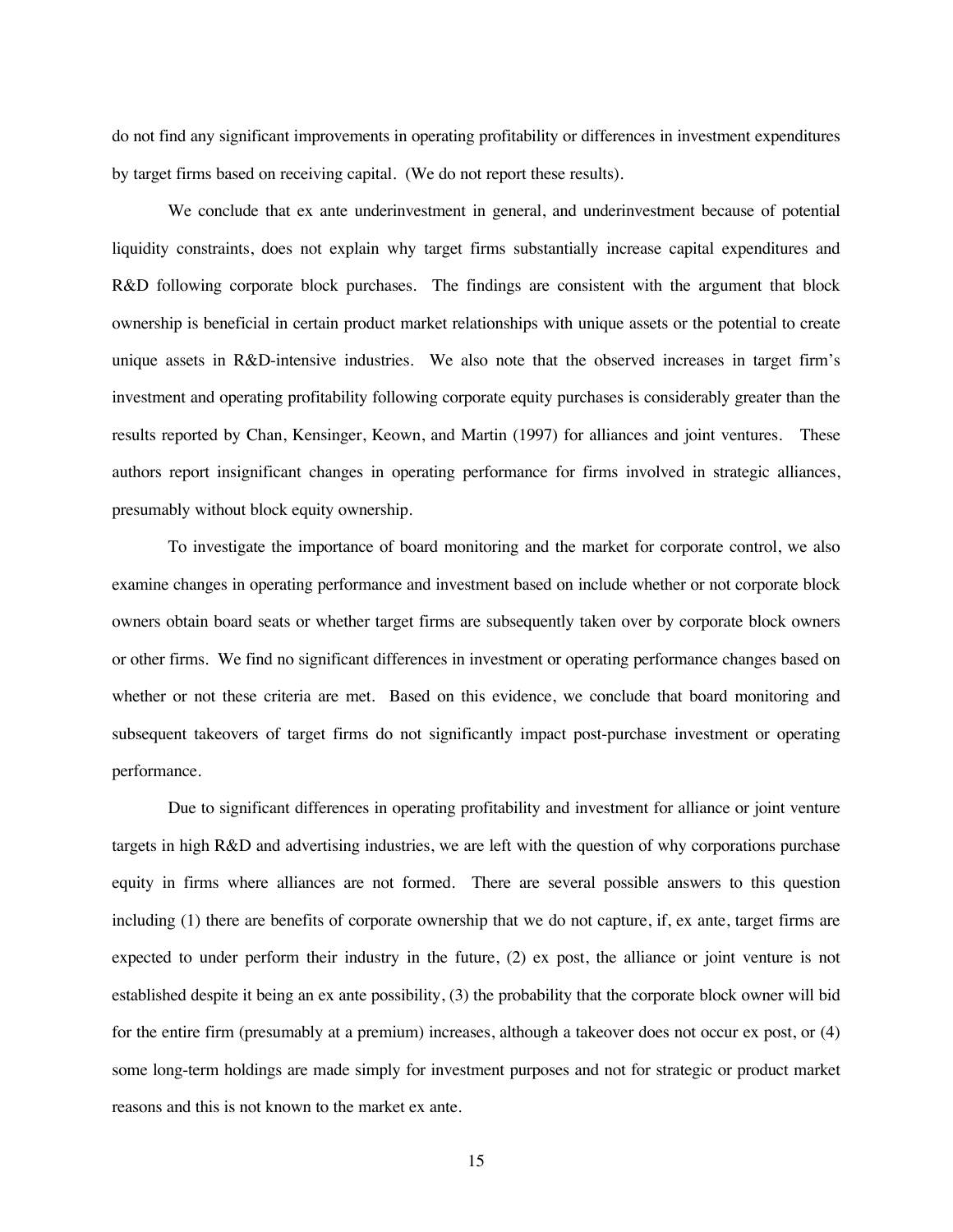We do find some limited evidence that is consistent with the first explanation. For firms without sufficient liquidity to invest, we find ex ante Tobin's *q* to be negatively related to the size of the stake sold, suggesting that these firms were expected to under perform their industry by the external market and thus choose to sell equity privately. For firms not classified as liquidity constrained, we find the size of the stake sold is positively related to ex ante Tobin's *q*. We do not report these results.

Overall, it is clear, however, that equity purchases by corporations that do not involve joint business relationships are not associated with significant increases in ex post operating profitability or investment of target firms. Increases in investment and operating performance are significantly positive for firms that have joint business relationships with their corporate owners – especially when these targets operate in high R&D industries. Other potential explanations including the alleviation of liquidity constraints and board monitoring by corporate owners do not explain these results.

#### *C. Multivariate Cross-Sectional Evidence*

To gain additional insight into the changes in investment and operating performance following corporate block equity purchases, we estimate regressions using the industry-adjusted change in operating cash flow (earnings before interest, taxes, depreciation, and amortization) and the industry-adjusted change in investment as dependent variables.<sup>11</sup> Independent variables in the regressions include dummy variables representing joint ventures and alliances, high R&D and advertising industries, investment levels below industry medians prior to corporate block purchases, board representation by corporate block owners in the two-year period following the purchase year, and interaction terms including whether or not firms have sufficient liquidity (cash flow and cash balances) in the year prior to corporate equity purchases to fund year 0 and year +1 investment. Our liquidity variable is a (1,0) indicator variable for high liquidity identifying those firms that are unlikely to be subject to financing constraints. It equals one for firms with sufficient liquidity to fund subsequent investment expenditures. We include this variable to test whether or not the equity stake merely relaxes credit constraints independent of product market agreements. If firms are able to use internal capital for future investment, we can be more confident that any results we observe are less likely because the firm sells an equity stake to alleviate credit constraints.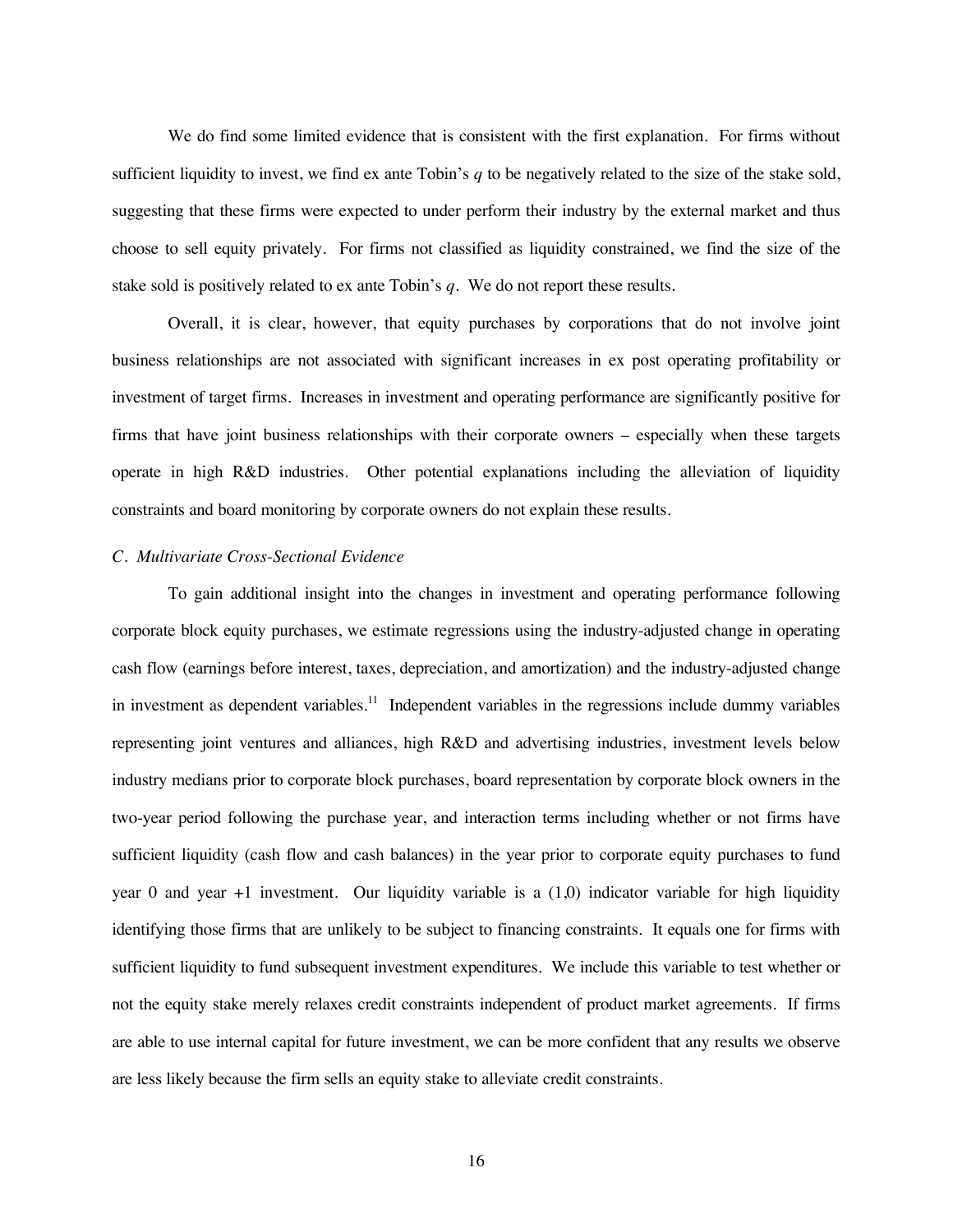# **Insert Table VI here**

Table VI reports regression specifications for the industry-adjusted change in operating cash flow and the change in investment over years  $(-1, +3)$  relative to the purchase year.<sup>12</sup> In the first two regressions in Table VI using operating cash flow as the dependent variable, the alliance / joint venture variable and the R&D-intensive industry variable are positive and significant at the 0.10 level or better. An interaction term between alliances/joint ventures and R&D-intensive industries are also positive and significant at conventional levels. The coefficients on these variables indicate that both alliances and industry characteristics of target firms are significant determinants of the performance improvements in target firms following corporate block purchases.

These results are actually stronger for firms classified as having sufficient ex ante liquidity for subsequent investment. In the second column of Table VI, the coefficient on the high liquidity variable interacted with alliances or joint ventures and R&D-intensity is positive and significant at the 0.01 level. We interpret this result as evidence that financing constraints do not appear to have any significant impact on ex post improvements in the operating performance of target firms. Therefore, we cannot conclude that alleviating such constraints is an important motive for corporate block equity ownership.

We also use coefficients from Table VI and the underlying data to compute the predicted changes in target firms' operating cash flow for specific sub-groups in the data. The underlying data used is the simple binary variables for the sub-group in question (e.g. alliance or joint venture and high R&D industry) and the mean (for the respective sub-group) of the indicator variables: investment below the industry median and corporate owner on the board of directors. Using the coefficients and the underlying data from the regression in column 1 (2) the average predicted change in operating cash flow for the non-alliance, non-high R&D is –6.0 percent (-6.3 percent) over the  $(-1, +3)$  period. Adding the effect of high R&D industry, we find that the average predicted effect for firms in high R&D industries, still without product market alliances, increases to -0.3 percent (0.3 percent) in regression one (two). Thus, we find that there is a positive effect of ownership on operating cash flow for firms in high R&D industries that do not form alliances with corporate block owners. However, the largest predicted increase is for firms with product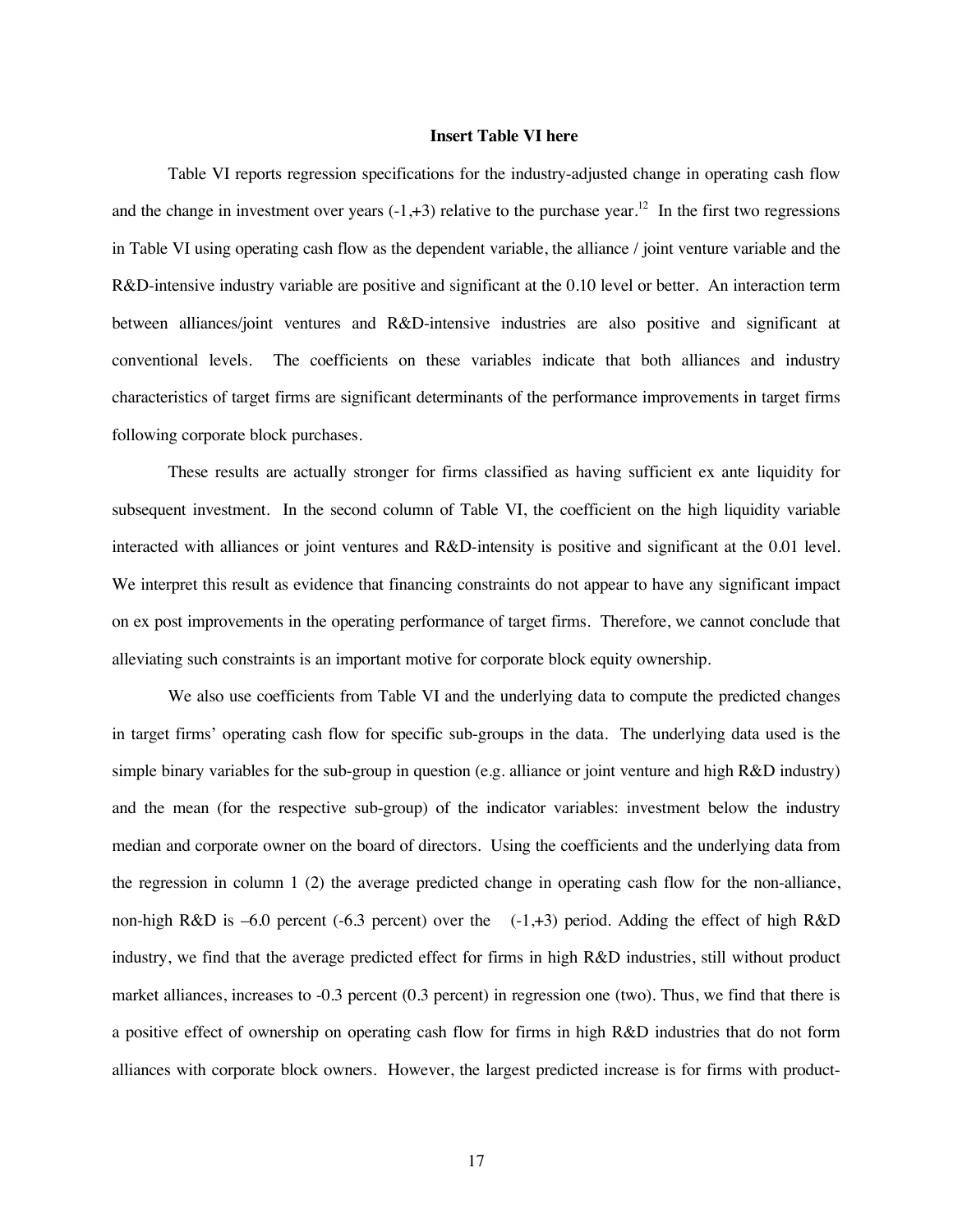market alliances that are also in high R&D industries. The predicted effect in these cases rises to 17.6 percent using the coefficients from regression two.

Columns 3 and 4 of Table VI examine the changes in capital and R&D expenditures from the year prior to block equity purchases by corporations to three years thereafter. We find similar results to those presented for operating cash flow. Alliances or joint ventures and R&D-intensive industries are significantly related to increases in investment spending by target firms following corporate block purchases. The variables capturing the joint interdependence between alliances or joint ventures, R&Dintensity, and high liquidity firms are also positive and significant as reported in column 4 of Table VI. Surprisingly, the coefficient on board representation by corporate block owners is negative and significant at the 0.10 level in both regressions. We do not have a detailed explanation for this result other than the implication that board monitoring by corporate block owners does not positively impact investment or operating performance independent of product market relationships and industry characteristics. It may be that board ownership may give rise to too much monitoring, decreasing the incentives of target firms' managers to show initiative in developing new investments as is modeled by Burkart, Gromb, and Panunzi (1997).

Similar to the predicted effects for operating cash flow, we use the coefficients from the regressions in Table VI, columns 3 and 4, and the underlying data to compute predicted changes in investment. As before, the underlying data used is the simple binary variable for the sub-group in question (e.g. alliance or joint venture and high R&D industry) and the mean (for the respective sub-group) of the indicator variables: investment below the industry median and corporate owner on the board of directors. Using the underlying data and the coefficients from the regression in column 3 (4), the average predicted change in investment for the non-alliance, non-high R&D is 4.3 percent (3.5 percent) over the  $(-1, +3)$  period. Adding the effect of high R&D industry, we find that the average predicted effect for firms in high R&D industries, still without product market alliances, increases to 10.0 percent (9.1 percent) using the coefficients from regression three (four). Thus we find that there is a positive effect of ownership on investment for firms in high R&D industries that do not form alliances with corporate block owners. However, again we find that the largest predicted increase is for firms with product-market alliances that are also in high R&D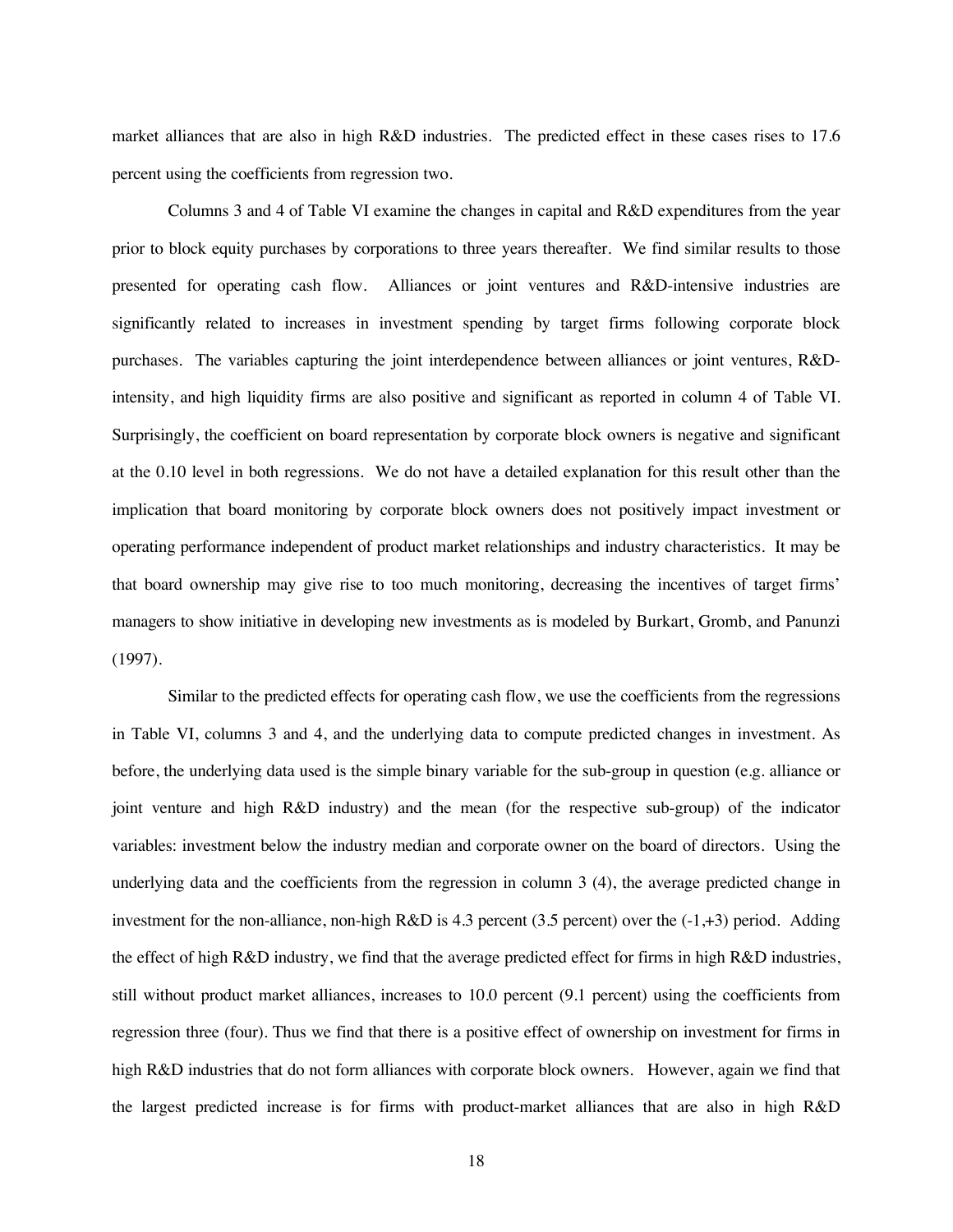industries. The predicted effect in these cases rises to 34.2 percent using the coefficients from the regression in column 4.

The evidence presented in these cross-sectional tests is useful in two ways. First, the results confirm the univariate evidence presented in Table V regarding the positive impact on operating performance when target and purchasing firms have explicit product market relationships or operate in R&D-intensive industries. Second, partitioning the data on a single variable makes it difficult to identify whether the variable used in the classification matters or whether it is simply correlated with other significant variables. In Table V, both the alliance/joint venture and R&D-intensive industry partitions of the data produce significant results. In the cross-sectional analysis, both variables are jointly significant in explaining the changes in investment and operating performance following corporate block purchases.

To conclude our analysis, we report the simple correlation statistics between operating performance changes, changes in investment plus R&D spending, and the stock market reaction to corporate block purchases in target firms. All of the correlations between these measures are positive. The correlation between operating performance and investment changes over the  $(-1, +3)$  interval is 0.32, the correlation between operating performance changes and announcement returns is 0.29, and the correlation between investment changes and announcement returns is 0.20. Thus, there appears to be a positive joint relationship between our measures of stock, investment, and operating performance.

The results we have presented regarding operating performance and investment expenditures by target firms support the view proposed in the business pressthat there are benefits of ownership in business relationships with corporate block owners.<sup>13</sup> Assuming that some other contractual mechanism outside of block ownership could have been used, our tests provide evidence that corporate block ownership results in substantial positive performance improvements in target firms involved in alliances or joint ventures with corporate owners.

## **IV. Conclusions**

This paper investigates block equity ownership positions held by corporations in U.S. firms. We argue that corporate block ownership is unique relative to institutional or individual block ownership because of possible benefits in business relationships between target firms and corporate owners.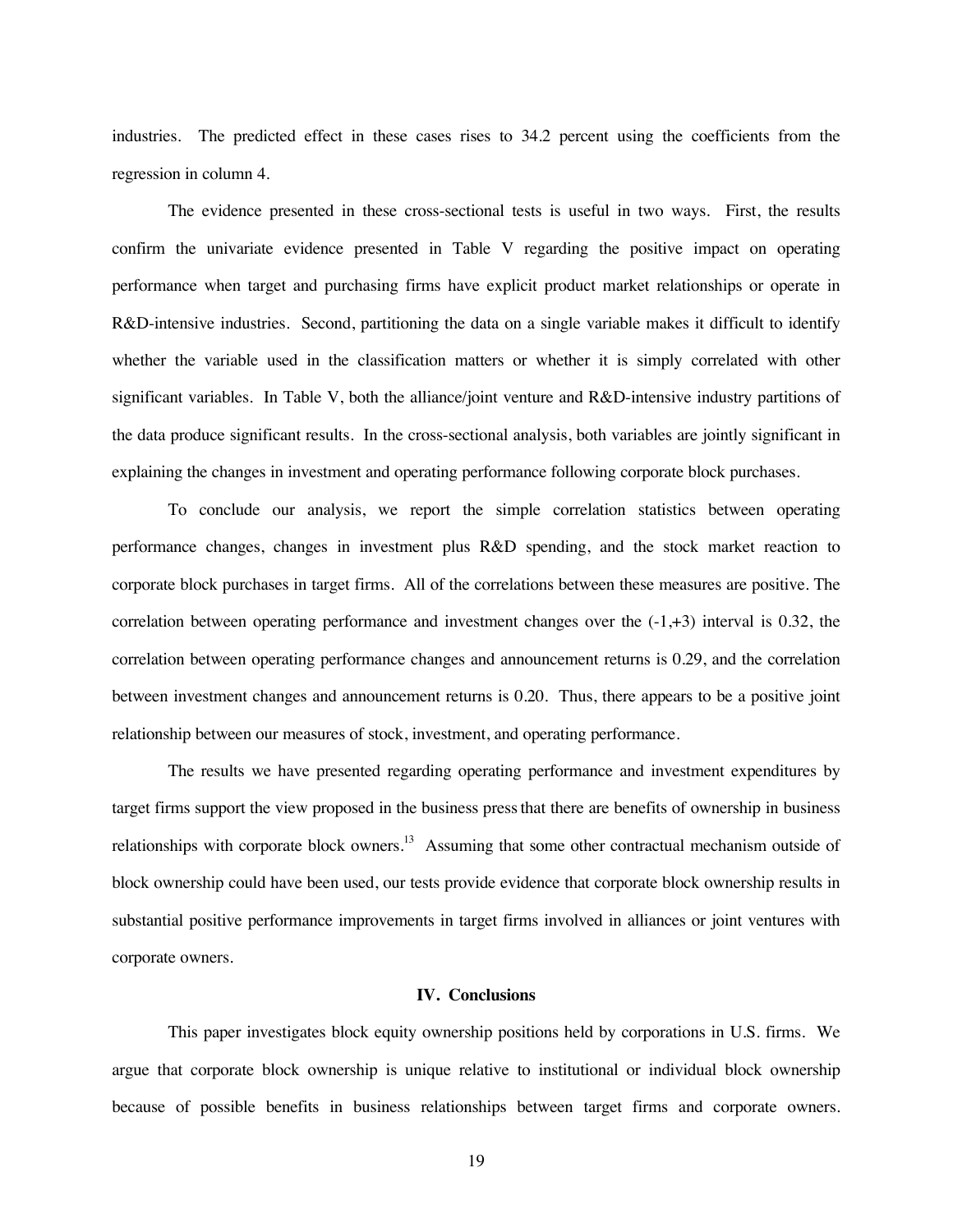Alternative explanations for corporate block ownership include alleviating financing constraints in target firms, or that purchasers possess information advantages, or are better able to monitor the operations of target firms. For these reasons, we ask whether product market relationships, financing constraints, or board monitoring by corporate block owners have a differential significant impact on target firms' stock prices, investment policies, and operating performance. We find that ownership stakes provide benefits in high R&D industries, especially when product market relationships are accompanied by ownership stakes. We do not find evidence that liquidity constraints in target firms are an important motive for corporate block ownership or that target firms improve operating profitability as a direct consequence of board monitoring by corporate block owners independent of product market relationships.

Our findings strongly indicate that corporate equity ownership stakes combined with product market relationships in R&D-intensive industries lead to improvements in operating performance and substantial increases in investment expenditures by target firms. We also find that the stock market reacts favorably to the announcements of corporate equity purchases in target firms, especially in cases where product market relationships are formed between target firms and corporate block owners.

Our results support the argument that corporate equity ownership provides significant benefits to the firms involved in certain business agreements, thereby reducing the costs of creating, expanding, or monitoring the alliances or ventures between firms and their corporate block owners. The evidence that increases in operating performance and investment are strongest in the cases when product market alliances and joint ventures are combined with ownership in high R&D industries is consistent with ownership stakes helping firms reduce the contracting and ex post holdup costs involved in creating specialized assets.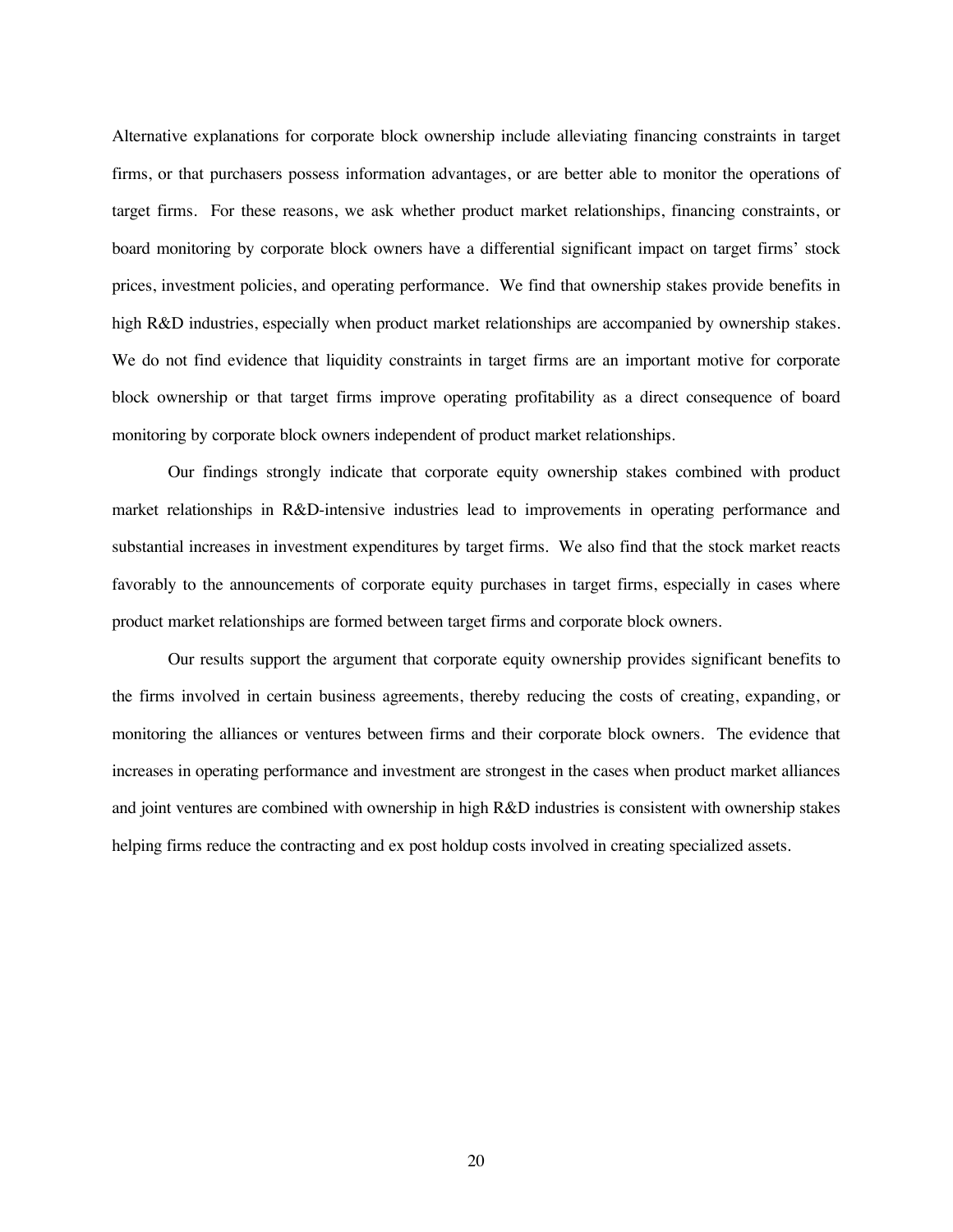#### **REFERENCES**

- Aghion, Philippe, and Jean Tirole, 1994, The Management of Innovation, *Quarterly Journal of Economics* 109, 1185-1209.
- Anderson, Ronald C., and D. Scott Lee, 1997, Ownership studies: The data source does matter, *Journal of Financial and Quantitative Analysis* 32, 311-329.
- Barclay, Michael J. and Clifford G. Holderness, 1989, Private benefits from control of public corporations, *Journal of Financial Economics* 25, 371-395.
- Bethel, Jennifer E., Julia Porter Liebeskind, and Tim Opler, 1998, Block share purchases and corporate performance, *Journal of Finance* 53, 605-634.
- Brickley, James A., Frederick H. Dark, and Michael S. Weisbach, 1991, The economic effects of franchise termination laws, *Journal of Law and Economics* 34, 101-132.
- Bolton, Patrick, and Ernst-Ludwig von Thadden, 1998, Blocks, liquidity, and corporate control, *Journal of Finance* 53, 1-26.
- Burkart, Mike, Denis Gromb, and Fausto Panunzi, 1997, Large shareholders, monitoring, and the value of the firm, *The Quarterly Journal of Economics* 112, 693-728
- Chan, Su Han, John W. Kensinger, Arthur J. Keown, and John D. Martin, 1997, Do strategic alliances create value?, *Journal of Financial Economics* 46, 199-221.
- Choi, Dosoung, 1991, Toehold acquisitions, shareholder wealth, and the market for corporate control, *Journal of Financial and Quantitative Analysis* 26, 391-407.
- Choi, Jay P., 1993, Cooperative R&D with product market competition, *International Journal of Industrial Organization* 11, 553-571.
- Crocker, Keith, J., and Scott C. Masten, 1991, Pretia ex machina? Prices and process in long-term contracts, *Journal of Law and Economics 34,* 69-99.
- Demsetz, Harold, and Kenneth Lehn, 1985, The structure of corporate ownership: Causes and consequences, *Journal of Political Economy* 93, 1155-1177.
- Farrell, Joseph, and Carl Shapiro, 1990, Asset ownership and market structure in oligopoly, *Rand Journal of Economics* 21, 275-292.
- Ferguson, Michael F., 1994, Ownership structure, potential competition, and the free-rider problem in tender offers, *Journal of Law Economics and Organization* 10, 35-62.
- Grossman, Sanford, and Oliver Hart, 1986, The costs and benefits of ownership: A theory of vertical and horizontal integration, *Journal of Political Economy* 94, 691-719.
- Hertzel, Michael, and Richard L. Smith, 1993, Market discounts and shareholder gains for placing equity privately, *Journal of Finance* 48, 459-485.
- Joskow, Paul, 1985, Vertical integration and long-term contracts: The case of coal burning electric generating plants, *Journal of Law Economics and Organization* 1, 33-80.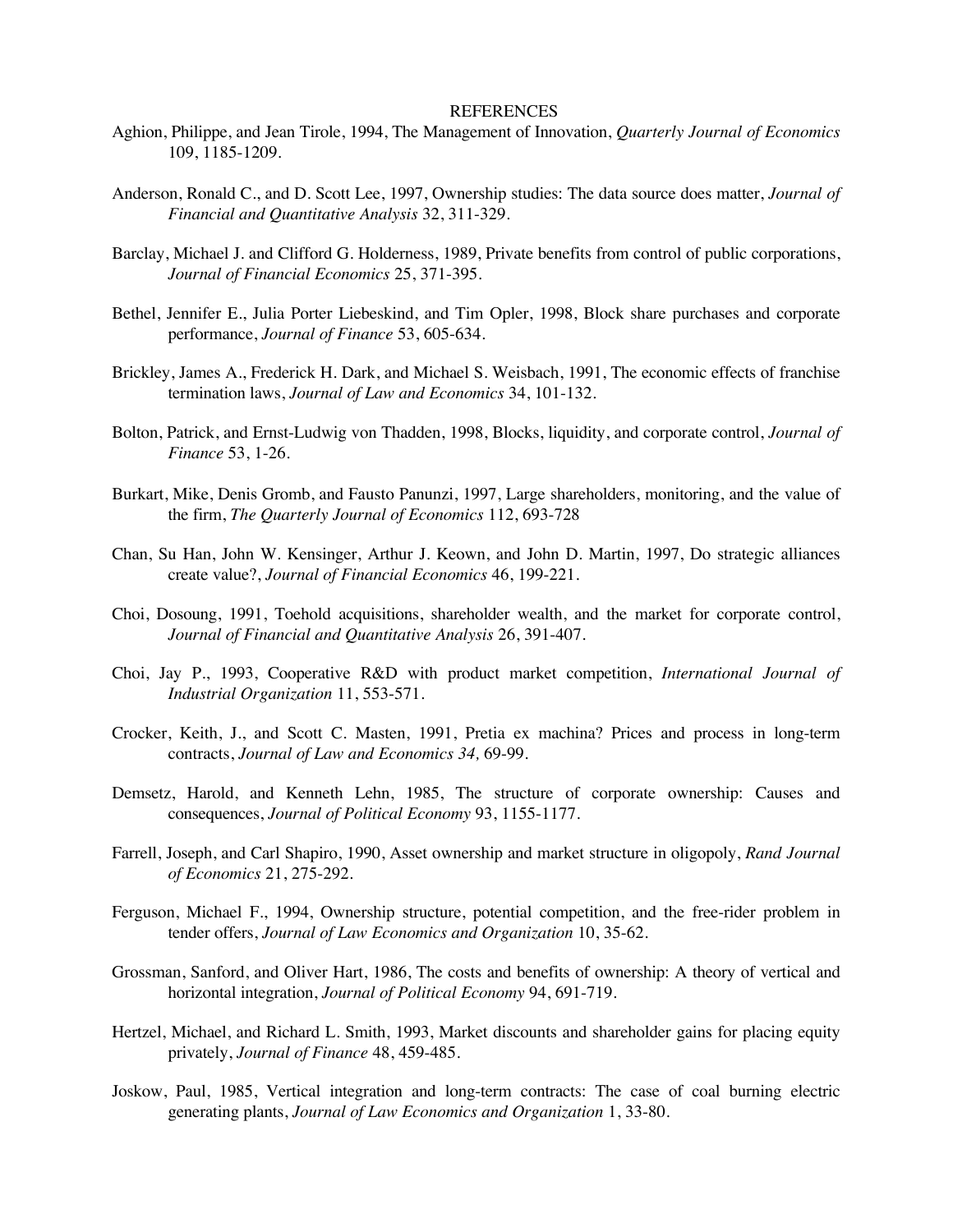- Kahn, Charles, and Andrew Winton, 1998, Ownership structure, speculation, and shareholder intervention, *Journal of Finance* 53, 99-130.
- Kamien, Morton, Eitan Muller, and Israel Zang, 1992, Research joint ventures and R&D cartels, *American Economic Review* 82, 1293-1306.
- Klein, Benjamin, Robert G. Crawford, and Armen A. Alchian, 1978, Vertical integration, appropriable rents, and the competitive contracting process, *Journal of Law and Economics* 21, 297-326.
- Maksimovic, Vojislav, and Sheridan Titman, 1991, Financial policy and reputation for product quality, *Review of Financial Studies* 4, 175-200.
- Malueg, David A., 1992, Collusive behavior and partial ownership of rivals, *International Journal of Industrial Organization* 10, 27-34.
- Maug, Ernst, 1998, Large Shareholders as monitors: Is there a trade-off between liquidity and control?, *Journal of Finance* 53, 65-98.
- McConnell, John J., and Timothy J. Nantell, 1985, Corporate combinations and common stock returns: The case of joint ventures, *Journal of Finance* 40, 519-536.
- Mikkelson, Wayne, and Richard Ruback, 1985, An empirical analysis of the interfirm equity investment process, *Journal of Financial Economics* 14, 523-53.
- Monteverde, Kirk, and David J. Teece, 1982, Supplier switching costs and vertical integration in the automobile industry, *Bell Journal of Economics* 13, 206-213.
- Moon, John J., and Tarun Khanna, 1996, The importance of acquirer type in private equity sales, Working paper, Harvard Business School.
- Myers, Stewart C., and Nicholas S. Majluf, 1984, Corporate financing and investment decisions when the firm has information that investors do not have, *Journal of Financial Economics* 13, 187-221.
- Rajan, Raghuram, G., and Luigi Zingales, 1998, Power in a theory of the firm, *Quarterly Journal of Economics* 113, 387-432*.*
- Tapon, Francis, 1989, A transaction costs analysis of innovations in the organization of pharmaceutical R and D, *Journal of Economic Behavior and Organization* 12, 197-213.
- White, Halbert, 1980, A heteroskedasticity-consistent covariance matrix estimator and a direct test for heteroskedasticity, *Econometrica* 48, 817-838.
- Williamson, Oliver, 1979, Transaction-cost economics: The governance of contractual relations, *Journal of Law and Economics* 22, 233-261.
- Williamson, Oliver, 1985, *The Economic Institutions of Capitalism: Firms, Markets, Relational Contracting* (The Free Press: New York).
- Wruck, Karen H., 1989, Equity ownership concentration and firm value: Evidence from private equity financings, *Journal of Financial Economics* 23, 3-28.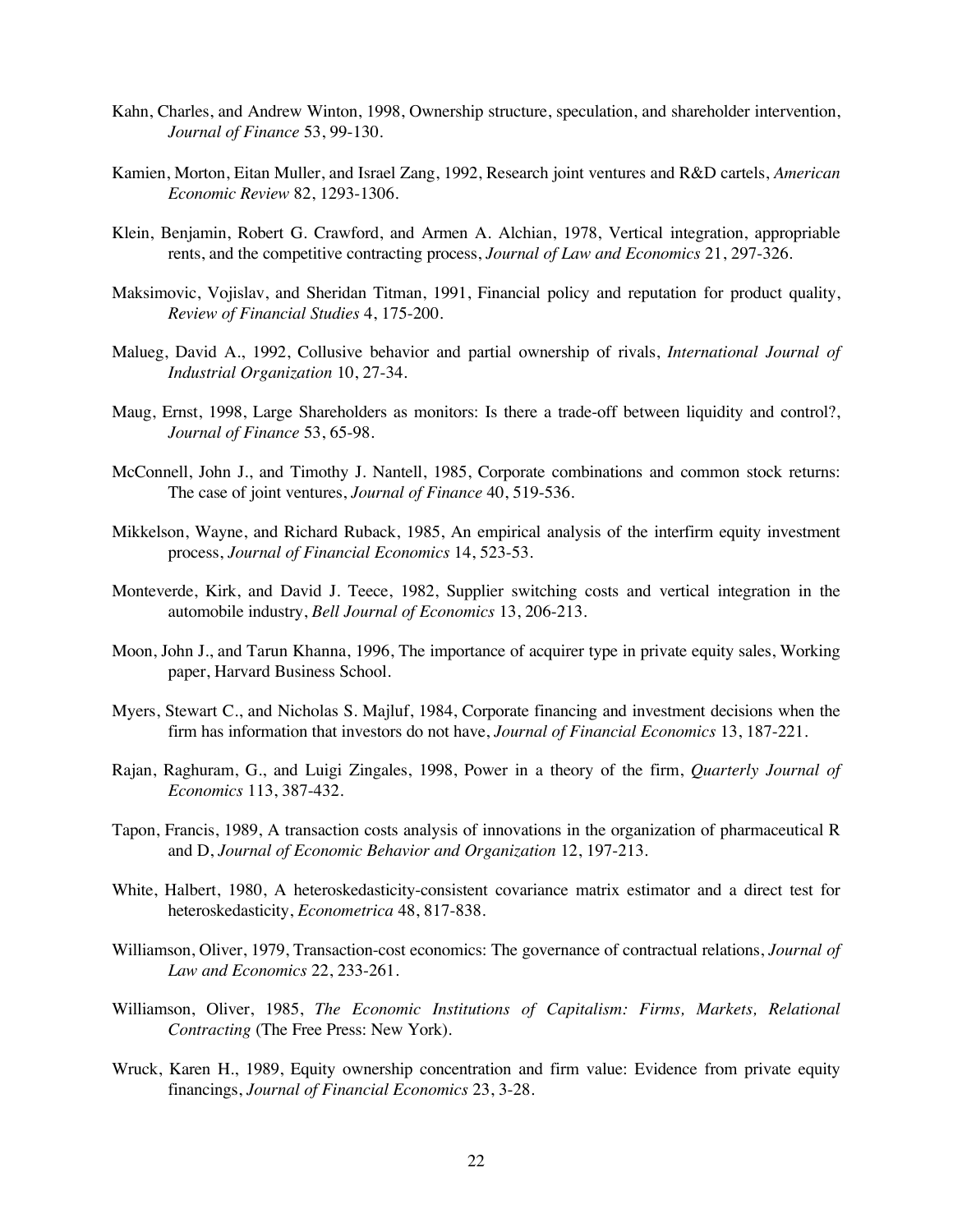| g<br>č<br>J<br>z<br>Ξ<br>7<br>G<br>c<br>۶<br>ï<br>rausi<br>គូ |  |
|---------------------------------------------------------------|--|
|---------------------------------------------------------------|--|

codes of the target and acquirer overlap at the three-digit level. Board representation is documented for the two-year period following corporate block purchases. Board and ownership data are agreements announced between the target and corporate block owners during the two-year period centered on the purchase announcement dates. High R&D industries are in the upper quartile of R&D + advertising expenditures div obtained from the proxy statements of target firms. transactions in the secondary market. Stock purchases associated with asset sales occur in equity-for-asset transactions between firms. Acquisitions from other shareholders are block purchases Block equity transactions with outside corporations by year and method of acquisition, 1980-1991. Acquisition dates are the first report of a purchase agreement published in the Wall Street from institutions or individuals. Miscellaneous transactions include spin-offs of the target (5), shares received in mergers (5), and legal judgments (1). Alliances and joint ventures are explicii from institutions or individuals. Miscellaneous transactions transport transport in merget (5), and legal judgments (5), and legal judgments (5), and legal judgments (5), and iegal judgments (5), and iegal judgments (5), a transactions in the secondary market. Stock purchases associated with asset transactions between firms,  $\frac{1}{2}$  and  $\frac{1}{2}$  and  $\frac{1}{2}$  and  $\frac{1}{2}$  and  $\frac{1}{2}$  and  $\frac{1}{2}$  and  $\frac{1}{2}$  and  $\frac{1}{2}$  and  $\frac{1}{$ *Journal* or press release reported by *Dow Jones Newswire*. Private equity placements are block equity purchases by outside corporations. Open market purchases occur in block or cumulative Block equity transactions with outside corporations by year and method of acquisition, 1980-1991. Acquisition dates are the first report of a purchase agreement published in the obtained from the proxy statements of target firms. of R&D + advertising expenditures divided by total net assets among all four-digit SIC industries on COMPUSTAT. Firms are considered to operate in related industries if the primary SIC agreements announced between the target and corporate block owners during the two-year period centered on the purchase announcement dates. High R&D industries are in the upper quartile of the target and acquirer overlap at the three-digit level. Board representation is documented for the two-year period following corporate block purchases. Board and ownership data are or press release reported by *Dow Jones Newswire*. Private equity placements are block equity purchases by outside corporations. Open market purchases occur in block or cumulative *Wall Street*

|                       |                    |                                            |                                                                                                                 | [otal       | 1661        | 0661          | <b>6861</b> | 1988         | 1987          | 9861          | 1985        | 1984        | 1983           | 1982        | 1861           | 1980        | Year                                   |               |                                         |
|-----------------------|--------------------|--------------------------------------------|-----------------------------------------------------------------------------------------------------------------|-------------|-------------|---------------|-------------|--------------|---------------|---------------|-------------|-------------|----------------|-------------|----------------|-------------|----------------------------------------|---------------|-----------------------------------------|
|                       | Private placements |                                            |                                                                                                                 | 402         | 25          | 48            | 45          | $\mathbf{S}$ | 42            | 45            | 48          | 33          | $\overline{8}$ | 13          | $\overline{5}$ | 13          | Total                                  |               |                                         |
| Open market purchases |                    |                                            |                                                                                                                 | 227         | $\infty$    | ပိ            | SO          | 96           |               | 27            |             |             |                |             |                |             | Placements<br>Private                  |               |                                         |
|                       |                    |                                            |                                                                                                                 | 74          | S           |               |             |              |               |               |             |             |                |             |                |             | Purchases<br>Market<br>Open            |               |                                         |
| 2(3%)                 | $136(60\%)$        | Joint Ventures<br>Alliances or             |                                                                                                                 | 48          |             |               |             |              |               |               |             |             |                |             |                |             | in Sale of<br>Assets                   | Received      |                                         |
|                       |                    |                                            | Panel B. Alliances, R&D Classification, Industry Relatedness, and Board Representation by Method of Acquisition | 42          |             |               |             |              |               |               |             |             |                |             |                |             | <b>Shareholders</b><br>From Other      |               |                                         |
| 28 (38%)              | (255)              | Farget in High<br>R&D Industry             |                                                                                                                 |             |             |               |             |              |               |               |             |             |                |             |                |             | Misc.                                  |               |                                         |
|                       |                    |                                            |                                                                                                                 | (379)       | $(7.68\%)$  | 20(42%)       | 24 (53%)    | 25 (42%)     | 12(29%)       | $(8.04)$ 81   | (5 (31%)    | 12(36%)     | 3(17%)         | 2(15%)      | $1 (8\%)$      | $(8\%)$     | Alliance /<br>. Venture                |               | Panel A. Acquisition Statistics by Year |
| 35 (47%)              | $122(54\%)$        | Acquirer / Target in<br>Related Industries |                                                                                                                 | 185 (46%)   | $15(60\%)$  | 20 (42°<br>Š, | 23 (51%)    | 16(27%)      | 19(459)<br>È) | 21(47%)       | 26 (54%)    | 17(52%)     | (1 (61%)       | 4(31%)      | (9605)         | 7(54%)      | High R.<br>Target in<br>Industry<br>&D |               |                                         |
|                       |                    |                                            |                                                                                                                 | 212 (53%)   | $12(48\%)$  | 29 (60%)      | $34(76\%)$  | 35 (58%)     | (965t)        | 23 (51%)      | 20 (42%)    | 13 (39%)    | (11(61%)       | 5 (38%)     | (2005)9        | 5(38%)      | $\mathop{\text{Industry}}$<br>Related  |               |                                         |
| 20 (27%)              | $147(65\%)$        | Board of Directors<br>Acquirer on          |                                                                                                                 | 237 (59%)   | 8(32%)      | 27 (56%)      | 30(67%)     | $39(65\%)$   | 23 (55%)      | 22(49%)       | 34(71%)     | 22 (67%)    | 12(67%)        | 5 (38%)     | (9652)         | $(40\%)$    | Acquirer on<br>Board of<br>Directors   |               |                                         |
|                       |                    |                                            |                                                                                                                 | 0.20 [0.14] | 0.15 [0.10] | 0.18 [0.12]   | 0.17 [0.10] | 0.19 [0.15]  | 0.18 [0.14]   | $0.23$ [0.13] | 0.22 [0.17] | 0.15 [0.12] | 0.22 [0.17]    | 0.25 [0.21] | 0.25 [0.23]    | 0.29 [0.24] | Equity Acquired<br>Fraction of         | Mean [Median] |                                         |

Asset sales to target

Asset sales to target

Other shareholders & misc. sources

Other shareholders & misc. sources

6 (12%)

6 (11%)

13 (25%)

28 (53%)

40 (75%)

20 (42%)

27 (56%)

30 (62%)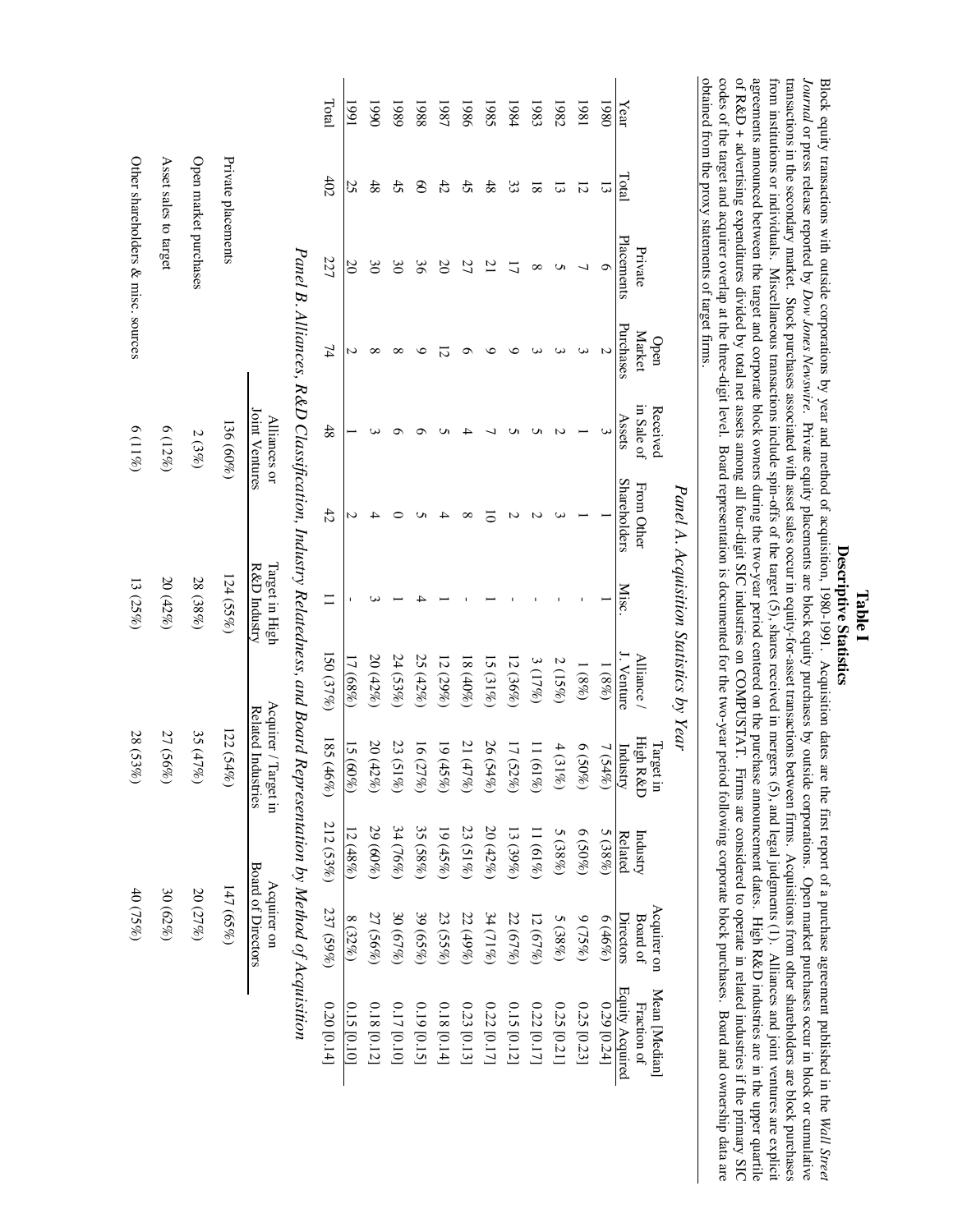## **Table II**

#### **Alliances, Agreements, and Joint Ventures between Targets and Corporate Shareholders**

Reports of alliances, agreements, and joint ventures are obtained from Security Data Corporations' Joint Venture / Strategic Alliance database and from press reports published by *Dow Jones Newswire* during two-year intervals centered on purchase announcement dates. Joint ventures create a separate legal entity where the firms involved invest assets or hold equity interests in the venture. Agreements and alliances are explicit contracts to supply products or services, manufacture products, market or distribute products, license the rights to produce or distribute a product, conduct research and development activities, and share existing technologies or methods. Cooperative agreements in our sample are reached between a domestic airline and three commuter and two international airlines in conjunction with block equity purchases. Column totals exceed the statistics reported in Table I due to two alliances or joint ventures between firms in 33 cases and three alliances or ventures between firms in three cases.

|                                  | Total | Agreements<br>or Alliances | Joint<br>Ventures | Related<br>Industries | Unrelated<br>Industries | Board<br>Seats |
|----------------------------------|-------|----------------------------|-------------------|-----------------------|-------------------------|----------------|
| Research / product development   | 52    | 43                         | 9                 | 30                    | 22                      | 32             |
| Marketing or distribution        | 46    | 43                         | $\mathfrak{Z}$    | 26                    | 20                      | 25             |
| Supply – product or service      | 30    | 29                         | $\mathbf{1}$      | 15                    | 15                      | 16             |
| Manufacturing / other production | 26    | 12                         | 14                | 14                    | 12                      | 18             |
| Licensing rights                 | 18    | 18                         | $\mathbf{0}$      | 11                    | $\tau$                  | 11             |
| Technology sharing               | 12    | 12                         | $\boldsymbol{0}$  | 10                    | $\mathbf{2}$            | $\tau$         |
| Cooperative                      | 5     | 5                          | $\boldsymbol{0}$  | 5                     | $\boldsymbol{0}$        | $\overline{2}$ |
| Totals                           | 189   | 162                        | 27                | 111                   | 78                      | 111            |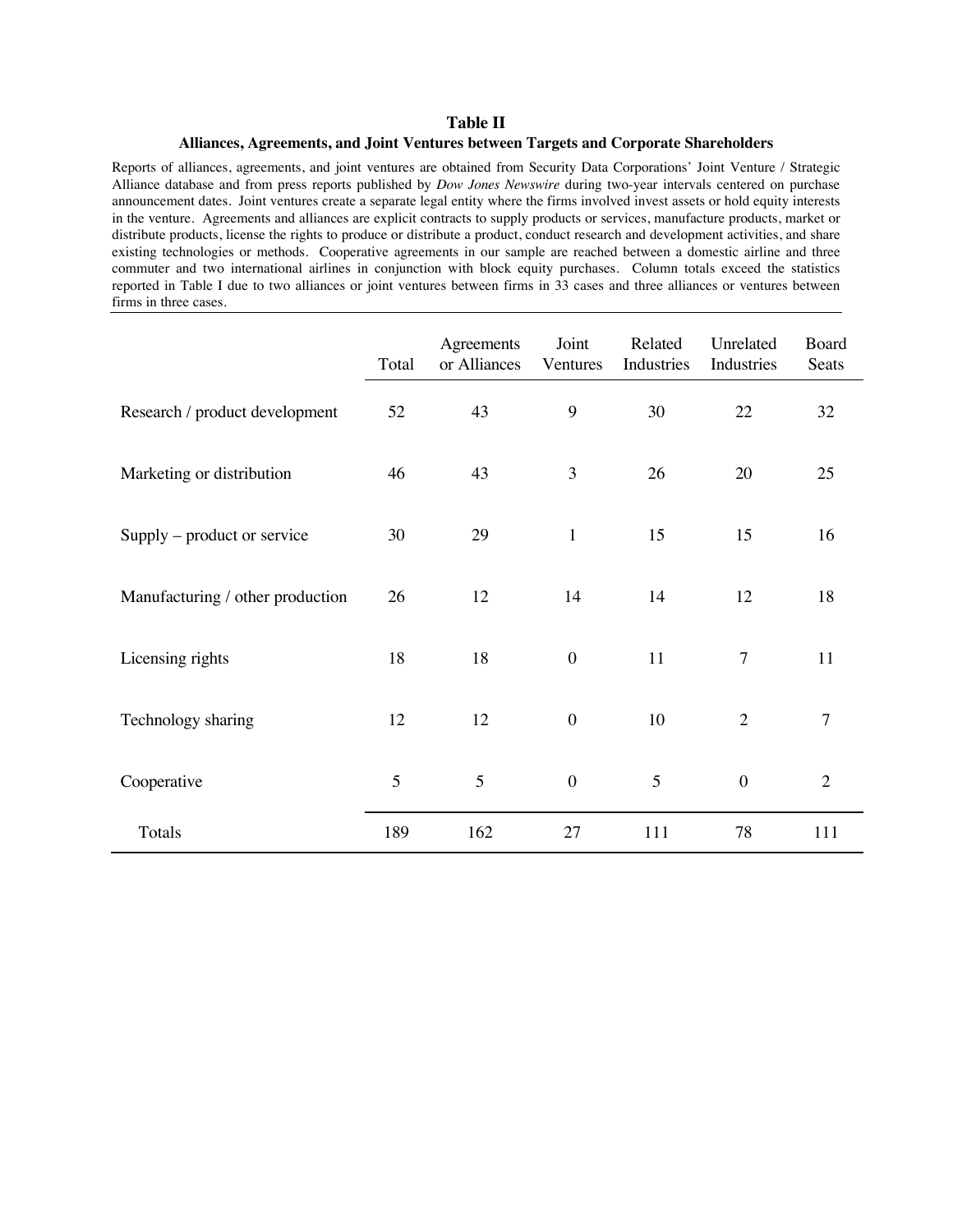| vcteristics of 1 arget Firms Prior to Corporate Equity Pu<br>ADIC ALL |
|-----------------------------------------------------------------------|
|-----------------------------------------------------------------------|

reported by *Dow Jones Newswire*. With the exception of prior year excess stock returns, all statistics are group medians. to purchase announcements. Premiums are calculated for 63 cases where the purchase amounts are disclosed in the Wall Street Journal article or press release Acquisition premiums are calculated as the percentage difference between the per share price paid by acquirers and the closing price of the target on the day prior return ending 11 days prior to the acquisition announcement dates less the return on a portfolio of five firms in the same book-to-market quartile matched by size. among all four-digit SIC industries on COMPUSTAT, and by the method of purchase. Prior year excess stock returns are the average one-year holding period reported by to purchase announcements. Acquisition premiums are calculated as the percentage difference between the per share price paid by acquirers and the closing price of the target on the day prior return ending 11 days prior to the acquisition announcement dates less the return on a portfolio of five firms in the same book-to-market quartile matched by size. among all four-digit SIC industries on COMPUSTAT, and by the method of purchase. Prior year excess stock returns are the average one-year holding period acquiring firms form alliances or joint ventures, whether target industries are in the upper quartile of R&D + advertising expenditures divided by total net assets acquiring firms form alliances or joint ventures, whether target industries are in the upper quartile of R&D + advertising expenditures divided by total net assets Financial and operating data for target firms in the fiscal year prior to block equity purchases by outside corporations. Data is classified by whether target and Financial and operating data for target firms in the fiscal year prior to block equity purchases by outside corporations. Data is classified by whether target and *Dow Jones Newswire*Premiums are calculated for 63 cases where the purchase amounts are disclosed in the . With the exception of prior year excess stock returns, all statistics are group medians. *Wall Street Journal* article or press release

| [fraction positive] | paid at acquisition<br>Premium (discount) | Fraction of equity acquired | $#$ months since IPO | return in prior year<br>Excess stock | ÷ Acquirer assets<br>Target assets | Book value of assets (\$m) |                                        |
|---------------------|-------------------------------------------|-----------------------------|----------------------|--------------------------------------|------------------------------------|----------------------------|----------------------------------------|
| [0.60]              | $8.0\%$                                   | 0.14                        | 56                   | 5.9%                                 | 0.039                              | 49.8                       | Targets<br>$\overline{\mathbb{E}}$     |
|                     | n.a.                                      | 0.11                        | 35                   | $8.8\%$                              | 0.013                              | 32.1                       | <b>Alliance</b><br>or Joint<br>Venture |
| [0.60]              | $8.0\%$                                   | 0.15                        | $\overline{8}$       | $1.9\%$                              | 5010                               | 52.9                       | No Alliance<br>or Joint<br>Venture     |
| [0.67]              | $6.0\%$                                   | 0.13                        | 45                   | 7.9%                                 | 710.0                              | 27.1                       | Industry<br>${\rm R\&D}$<br>High       |
| [0.56]              | $8.1\%$                                   | 0.15                        | 72                   | 3.7%                                 | 0.104                              | 70.9                       | Low R&D<br>Industry                    |
| [650]               | 5.8%                                      | 0.15                        | 38                   | $10.1\%$                             | 710.0                              | 36.8                       | Placements<br>Private                  |
|                     | n.a.                                      | 110                         | 172                  | $(3.4\%)$                            | 6610                               | 105.1                      | Purchases<br><b>Market</b><br>Open     |
|                     | n.a.                                      | 0.23                        | $\sqrt{2}$           | $6.0\%$                              | 0.043                              | 70.1                       | <b>Sales</b><br>Asset                  |
| [0.62]              | $8.2\%$                                   | 0.35                        | $\mathbb{S}7$        | 2.6%                                 | 0.310                              | 63.0                       | Other SH<br>& Misc.                    |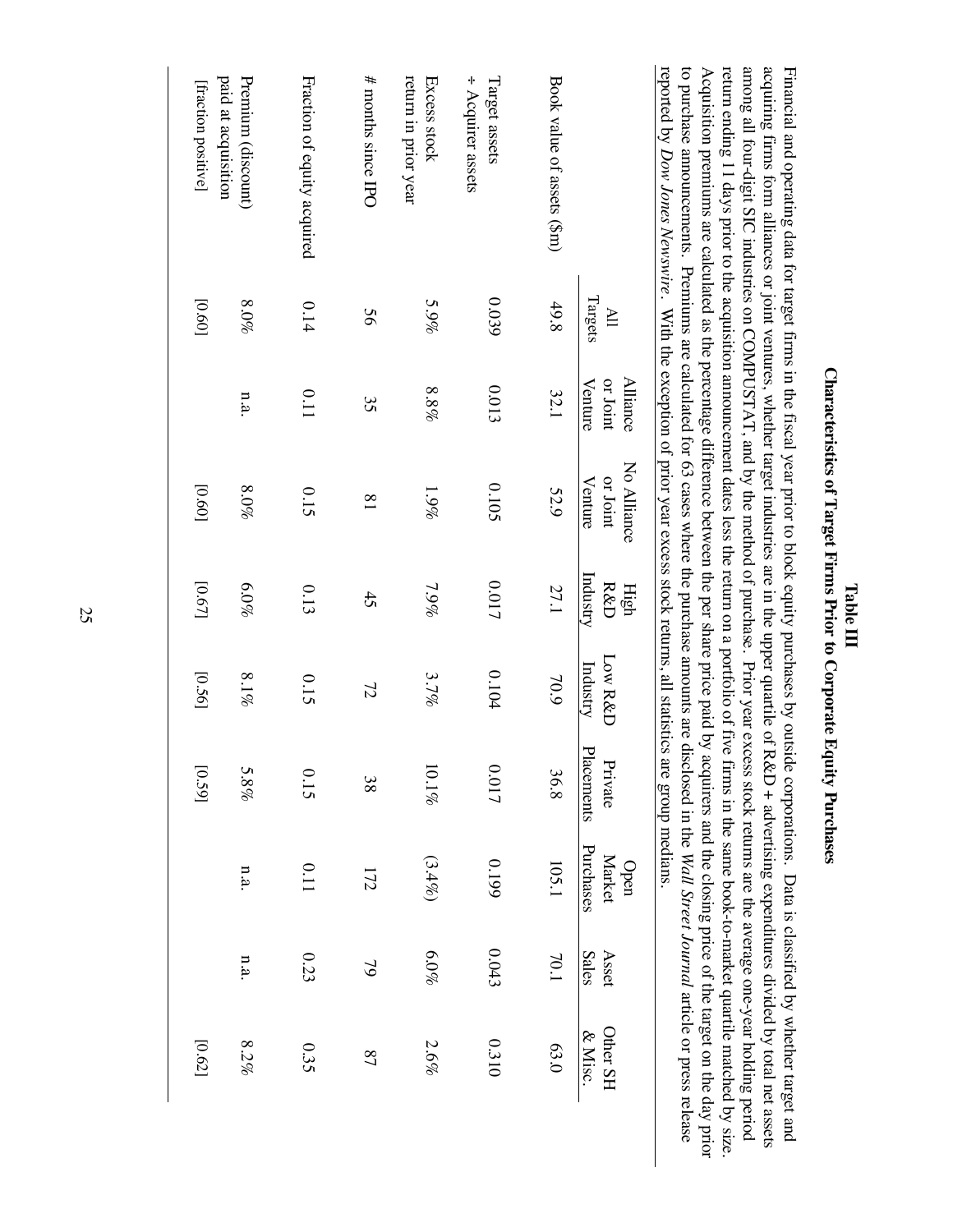# **Table IV**

#### **Excess Stock Returns to Block Equity Purchases by Corporations**

Cumulative average excess stock returns to targets, purchasers and combined purchasers + targets calculated over a 21-day (–10,+10) interval centered on purchase announcement dates. Excess stock returns are calculated using a single-factor market model with parameters estimated over the (–200,–25) day interval. Combined purchaser + target returns are weighted using the market capitalization of each firm on day –11 relative to the announcement dates. High R&D industries are in the upper quartile of R&D + advertising expenditures divided by total net assets among all four-digit SIC industries on COMPUSTAT. Investment by target firms is capital expenditures + R&D divided by average total net assets. Classifications based on industry R&D + advertising and investment relative to industry medians are in the fiscal year prior to block purchases. Board representation by corporate block owners is documented in year +1 and +2. Board data are obtained from the proxy statements of target firms. *p*-values are in parentheses.

|                                             | Targets                         | Purchasers | Purchasers<br>+ Targets |
|---------------------------------------------|---------------------------------|------------|-------------------------|
| Full sample                                 | $6.9\%$                         | $-0.7%$    | $0.0\%$                 |
| $(N = 402)$                                 | (<0.01)                         | (0.13)     | (0.99)                  |
|                                             |                                 |            |                         |
| Alliance or joint venture                   | $9.1\%$ <sup>a</sup>            | $-0.1%$    | 0.5%                    |
| $(N = 150)$                                 | (<0.01)                         | (0.88)     | (0.36)                  |
| No alliance or joint venture<br>$(N = 252)$ | $5.5\%$ <sup>a</sup><br>(<0.01) | $-1.1%$    | $-0.3%$<br>(0.31)       |
|                                             |                                 | (0.10)     |                         |
| Target in high R&D industry                 | 7.9%                            | $-0.2%$    | 0.3%                    |
| $(N = 185)$                                 | (<0.01)                         | (0.61)     | (0.39)                  |
| Target in low R&D industry                  | 5.6%                            | $-0.9\%$   | $-0.0\%$                |
| $(N = 217)$                                 | (<0.01)                         | (0.15)     | (0.96)                  |
| Investment by target firm above             | 6.6%                            | $-0.7%$    | 0.1%                    |
| industry median $(N = 214)$                 | (<0.01)                         | (0.23)     | (0.77)                  |
| Investment by target firm below             | 7.4%                            | $-0.6%$    | $-0.1%$                 |
| industry median $(N = 188)$                 | (<0.01)                         | (0.28)     | (0.75)                  |
|                                             |                                 |            |                         |
| Purchaser representative on target's        | 5.9%                            | $-1.4%$    | $-0.9\%$                |
| board of directors ( $N = 237$ )            | (<0.01)                         | (0.01)     | (0.06)                  |
| No board representation                     | 7.8%                            | $0.6\%$    | 1.2%                    |
| $(N = 165)$                                 | (<0.01)                         | (0.21)     | (0.01)                  |
| Board representation + alliance             | 8.3%                            | -0.4%      | 0.2%                    |
| or joint venture $(N = 92)$                 | (<0.01)                         | (0.62)     | (0.74)                  |
| Private placements                          | 8.3%                            | 0.2%       | 0.5%                    |
| $(N = 227)$                                 | (<0.01)                         | (0.59)     | (0.22)                  |
| Private placement + alliance                | $10.1\%$                        | $0.6\%$    | 0.9%                    |
| or joint venture $(N = 136)$                | (<0.01)                         | (0.24)     | (0.14)                  |
| Private placement + no alliance             | $5.3\%$ <sup>b</sup>            | $-0.3%$    | $-0.1%$                 |
| or joint venture $(N = 91)$                 | (<0.01)                         | (0.74)     | (0.96)                  |
|                                             |                                 |            |                         |
| Open market purchases                       | 5.9%                            | $-1.0%$    | 0.7%                    |
| $(N = 74)$                                  | (<0.01)                         | (0.09)     | (0.32)                  |
| Asset sales                                 | $0.8\%$                         | -1.1%      | $-0.8%$                 |
| $(N = 48)$                                  | (0.38)                          | (0.15)     | (0.41)                  |
| Purchases from other shareholders           | 8.9%                            | $-3.6%$    | $-2.1%$                 |
| $(N = 42)$                                  | (<0.01)                         | (0.01)     | (0.12)                  |

a The average excess return between alliance/JV and no alliance/JV is significantly different at the 0.05 level.

<sup>b</sup>The average excess return in private placements with an alliance/JV relative to no alliance/JV is significantly different at the 0.01 level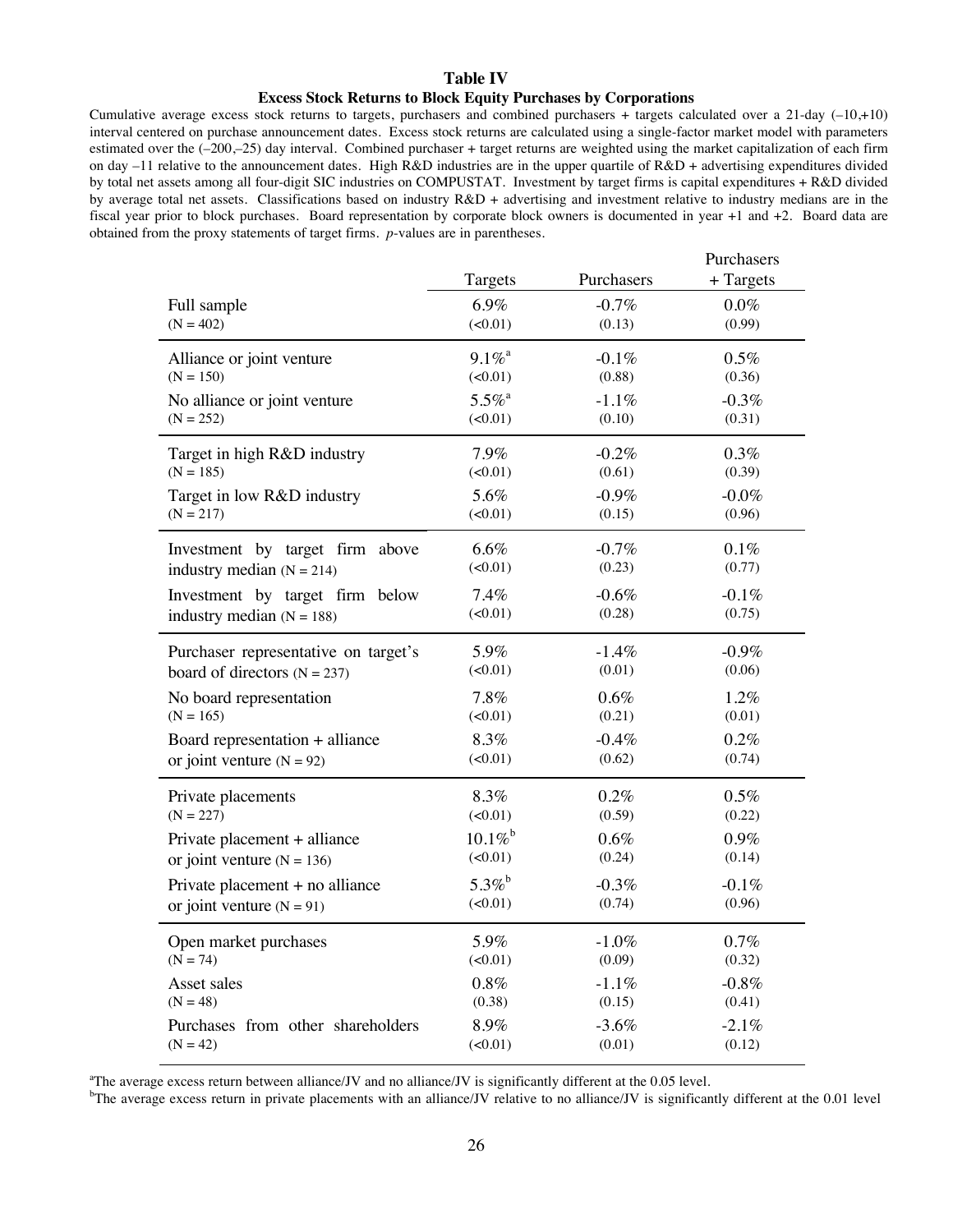|                                   |                                   |                       | comparison groups are subtracted from the target measure before changes are calculated. High R&D industries are in the upper quartile of R&D + advertising expenditures divided by<br>total net assets among all non-financial four-digit SIC industries on COMPUSTAT. High liquidity firms are able to fund investment expenditures in the year of and following (0,+1)<br>not available at the four-digit SIC level, three-digit levels, are also to be a manimum of five final numbing the cased to obdigit levels are used to obdigit levels are used to detain a minimum of five firms prior to apply<br>Comparison portfolios for each target firm are constructed using five firms matched by industry (four-digit SIC) and nearest asset size from COMPUSTAT. If five matching firms are |                                     |                                  |                                                              |                                              |                                                  |                                   |                                |                                              |
|-----------------------------------|-----------------------------------|-----------------------|--------------------------------------------------------------------------------------------------------------------------------------------------------------------------------------------------------------------------------------------------------------------------------------------------------------------------------------------------------------------------------------------------------------------------------------------------------------------------------------------------------------------------------------------------------------------------------------------------------------------------------------------------------------------------------------------------------------------------------------------------------------------------------------------------|-------------------------------------|----------------------------------|--------------------------------------------------------------|----------------------------------------------|--------------------------------------------------|-----------------------------------|--------------------------------|----------------------------------------------|
|                                   |                                   |                       | comparison year over the interval $(-2, +3)$ . The median test and the Wilcoxon signed rank test are used to determine between and within sample significance.<br>assets. AICOV is the industry-adjusted change in EBITDA divided by interest expense. To avoid survivorship bias, we require targets to have COMPUSTAT data available in cach<br>amordization, and extraordinary items (EBITDA) divided by average total net assers. AINV is the industry-adjusted change in capistry-adjusted by average total net assers. AINV is the industry-adjusted change in capistry-ad<br>corporate block equity purchases with after-tax operating cash flow and cash balances in year -1. AOCF is the industry-adjusted change in earnings before interest, taxes, depreciation                      |                                     |                                  |                                                              |                                              |                                                  |                                   |                                |                                              |
|                                   |                                   |                       |                                                                                                                                                                                                                                                                                                                                                                                                                                                                                                                                                                                                                                                                                                                                                                                                  |                                     |                                  | Panel A. Alliances or Joint Ventures and High R&D Industries |                                              |                                                  |                                   |                                |                                              |
| to purchase year<br>Year relative |                                   | All targets           | <b>Alliance</b><br>or Joint<br>Venture                                                                                                                                                                                                                                                                                                                                                                                                                                                                                                                                                                                                                                                                                                                                                           | <b>Alliance</b><br>or JV<br>No      | Significance<br>Between<br>Group | Industry<br>High<br><b>R&amp;D</b>                           | Industry<br><b>R&amp;D</b><br>M <sub>Q</sub> | $\mathcal{L}$<br>ignificance<br>Between<br>Group | High R&D<br>or $JV +$<br>Alliance | Low R&D<br>or JV +<br>Alliance | <b>Significance</b><br>$\emph{Be}}$<br>Group |
| <b>AOCF</b>                       | $(-2, -1)$                        | $-4.2\%$              | $14.4\%$                                                                                                                                                                                                                                                                                                                                                                                                                                                                                                                                                                                                                                                                                                                                                                                         | $-15.8\%$                           | 10.01                            | $-14.8\%$                                                    | $-1.2\%$                                     |                                                  | $6.2\%$                           | 17.9%                          |                                              |
|                                   | $(-1, +3)$                        | $9.4\%$               | $21.7\%^{\rm b}$                                                                                                                                                                                                                                                                                                                                                                                                                                                                                                                                                                                                                                                                                                                                                                                 | 2.1%                                | 90.0                             | $37.5\%$                                                     | $-16.1\%$                                    | 10.05                                            | $36.4\%^b$                        | 3.0%                           | <b>0.02</b>                                  |
| $\Delta$ INV                      | $(-2, -1)$                        | $-6.7\%$              | $2.6\%$                                                                                                                                                                                                                                                                                                                                                                                                                                                                                                                                                                                                                                                                                                                                                                                          | $-10.3\%$                           |                                  | $-11.5\%$                                                    | $-4.8\%$                                     |                                                  | $-1.7\%$                          | $6.8\%$                        |                                              |
|                                   | $(-1, +3)$                        | 25.6% <sup>a</sup>    | $58.4\%^{\rm a}$                                                                                                                                                                                                                                                                                                                                                                                                                                                                                                                                                                                                                                                                                                                                                                                 | 13.3%                               | 10.01                            | 41.1% $\alpha$ <sup>a</sup>                                  | 10.2%                                        | $10^{\circ}$ O                                   | $68.0\%^\mathrm{a}$               | $42.7\%$ <sup>a</sup>          | L0.0                                         |
| <b>A ICOV</b>                     | $(-2, -1)$                        | $-16.2\%$             | 2.2%                                                                                                                                                                                                                                                                                                                                                                                                                                                                                                                                                                                                                                                                                                                                                                                             | $-24.7\%$ <sup>b</sup>              | $0.04$                           | 14.2%                                                        | $-22.4\%$ <sup>b</sup>                       | 10.05                                            | $8.3\%$                           | $-6.1\%$                       |                                              |
|                                   | $(-1, +3)$                        | $25.3\%$ <sup>a</sup> | $39.0\%$ <sup>a</sup>                                                                                                                                                                                                                                                                                                                                                                                                                                                                                                                                                                                                                                                                                                                                                                            | $-5.4\%$                            | 10.05                            | $24.4\%^{\rm b}$                                             | $11.8\%$                                     |                                                  | 44.3%                             | $30.5\%$                       |                                              |
|                                   |                                   |                       |                                                                                                                                                                                                                                                                                                                                                                                                                                                                                                                                                                                                                                                                                                                                                                                                  |                                     |                                  | Panel B. Pre-Stake Investment and Liquidity                  |                                              |                                                  |                                   |                                |                                              |
|                                   | to purchase year<br>year relative |                       | Investment Below<br>Industry Median                                                                                                                                                                                                                                                                                                                                                                                                                                                                                                                                                                                                                                                                                                                                                              | Investment Above<br>Industry Median |                                  | Between Group<br><i><b>Significance</b></i>                  |                                              | Low Investment +<br>High Liquidity               | Low Investment +<br>Low Liquidity |                                | Between Group<br><i><b>Significance</b></i>  |
| <b>AOCF</b>                       |                                   | $(-2, -1)$            | $-8.5\%$                                                                                                                                                                                                                                                                                                                                                                                                                                                                                                                                                                                                                                                                                                                                                                                         | $-1.4\%$                            |                                  |                                                              |                                              | $-7.9\%$                                         | $-8.8\%$                          |                                |                                              |
|                                   |                                   | $(-1, +3)$            | $7.6\%$                                                                                                                                                                                                                                                                                                                                                                                                                                                                                                                                                                                                                                                                                                                                                                                          | $10.1\%$                            |                                  |                                                              |                                              | 5.2%                                             | $10.5\%$                          |                                |                                              |
| $\Delta$ INV                      |                                   | $(-2, -1)$            | $-17.0\%^\circ$                                                                                                                                                                                                                                                                                                                                                                                                                                                                                                                                                                                                                                                                                                                                                                                  | 2.2%                                |                                  | 0.05                                                         |                                              | $-13.3\%$                                        | $-23.3\%$                         |                                |                                              |
|                                   |                                   | $(-1, +3)$            | $28.9\%^{\rm b}$                                                                                                                                                                                                                                                                                                                                                                                                                                                                                                                                                                                                                                                                                                                                                                                 | $24.3\%^{\rm b}$                    |                                  |                                                              |                                              | 25.7%                                            | $31.4\%$                          |                                |                                              |
| <b>A ICOV</b>                     |                                   | $(-2, -1)$            | $-18.6\%$                                                                                                                                                                                                                                                                                                                                                                                                                                                                                                                                                                                                                                                                                                                                                                                        | -9.9%                               |                                  |                                                              |                                              | $-10.1\%$                                        | $-26.9\%$                         |                                |                                              |
|                                   |                                   | $(-1, +3)$            | 16.8%                                                                                                                                                                                                                                                                                                                                                                                                                                                                                                                                                                                                                                                                                                                                                                                            | $29.5\%^{\rm b}$                    |                                  |                                                              |                                              | 13.6%                                            | $18.0\%$                          |                                |                                              |
|                                   |                                   |                       | a,b,c represent two-trailed significance levels of 1 percent, specent and 10 percent respective-trailed significance levels.                                                                                                                                                                                                                                                                                                                                                                                                                                                                                                                                                                                                                                                                     |                                     |                                  |                                                              |                                              |                                                  |                                   |                                |                                              |

**Table V Operating Performance of Target Firms Surrounding Corporate Equity Purchases**

Operating Performance of Target Firms Surrounding Corporate Equity Purchases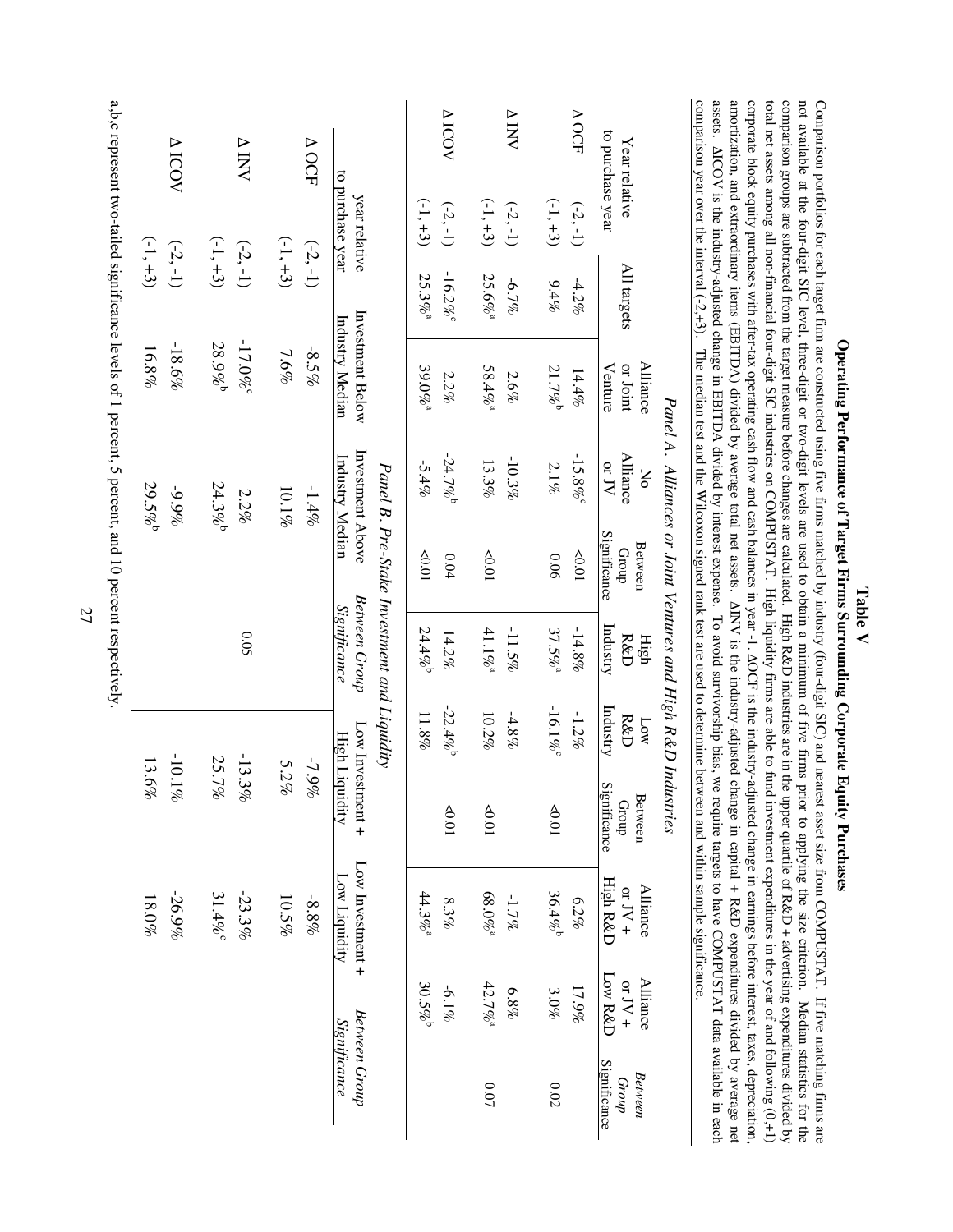# **Table VI Determinants of Investment and Operating Performance Changes**

Ordinary least squares regressions of industry-adjusted changes in operating cash flow (EBITDA) divided by average total net assets and changes in capital +  $R&D$  expenditures during the  $(-1, +3)$  year interval relative to corporate block equity purchases. Regressors include a dummy variable if the target and corporate block owner form an alliance or joint venture during the twoyear period centered on the purchase announcement dates, a dummy variable if the  $R&D$  + advertising expenditures of the target's industry is in the upper quartile of all non-financial four-digit SIC industries in the year prior to purchase announcements, a dummy variable indicating whether R&D + capital expenditures divided by average net assets is below the industry median in the year prior to corporate equity purchases, a dummy variable indicating whether the corporate owner obtains board seats in the target firm in year +1 or year +2, and interaction terms including a high liquidity variable that equals one if the target is able to fund investment expenditures in the year of and following  $(0, +1)$  corporate block equity purchases with after-tax operating cash flow and cash balances in year -1. White (1980) standard errors are in parentheses.

| dependent variable                                                     | $\Delta$ operating   | $\Delta$ operating            | $\Delta$ capital + R&D | $\Delta$ capital + R&D         |
|------------------------------------------------------------------------|----------------------|-------------------------------|------------------------|--------------------------------|
|                                                                        | cash flow            | cash flow                     | expenditures           | expenditures                   |
|                                                                        | $(-1, +3)$           | $(-1, +3)$                    | $(-1,+3)$              | $(-1, +3)$                     |
| Alliance or joint venture                                              | $5.650$ <sup>c</sup> | $5.377$ <sup>c</sup>          | $8.532^{b}$            | $7.841$ c                      |
|                                                                        | (2.986)              | (3.006)                       | (3.988)                | (4.187)                        |
| R&D-intensive industry                                                 | $6.292^{b}$          | $6.115^{b}$                   | $7.115^c$              | 7.046 <sup>c</sup>             |
|                                                                        | (2.778)              | (2.912)                       | (3.937)                | (4.081)                        |
| Investment below                                                       | $-1.418$             | $-1.742$                      | 3.024                  | 3.240                          |
| industry median                                                        | (3.166)              | (2.728)                       | (4.173)                | (4.032)                        |
| Corporate owner                                                        | $-3.455$             | $-3.279$                      | $-7.631^b$             | $-7.523^{\circ}$               |
| on board of directors                                                  | (2.831)              | (2.862)                       | (3.760)                | (3.968)                        |
| Alliance or joint venture<br>R&D-intensive<br>$\mathbf{X}$<br>industry |                      | $6.831^{b}$<br>(3.111)        |                        | $9.416^{b}$<br>(4.195)         |
| High liquidity x R&D-<br>intensive x alliance<br>or joint venture      |                      | $7.592^{\text{a}}$<br>(3.210) |                        | 11.502 <sup>b</sup><br>(4.644) |
| intercept                                                              | $-2.883$             | $-2.947$                      | 5.701 <sup>c</sup>     | 4.687                          |
|                                                                        | (3.966)              | (3.734)                       | (3.439)                | (3.792)                        |
| adjusted $R^2$                                                         | 0.06                 | 0.09                          | 0.07                   | 0.10                           |

a,b,c represent two-tailed significance levels of 1 percent, 5 percent, and 10 percent respectively.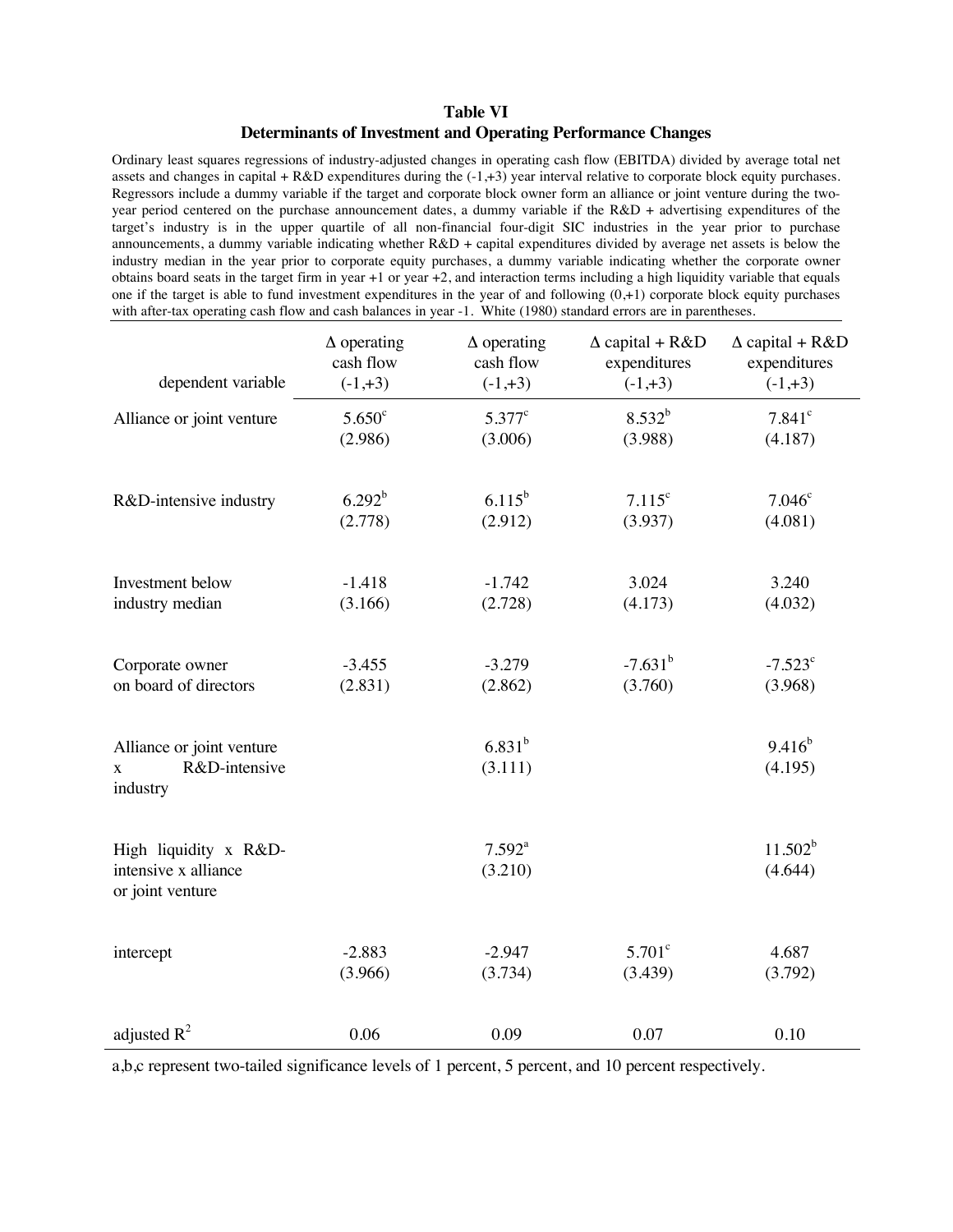#### Endnotes

1

<sup>1</sup> See *Business Week*, "American Keiretsu: Learning from Japan," January 27, 1992, pp. 52-60. The most common types of alliances between firms in our sample include marketing and supply agreements (Compaq / Conner Peripherals and General Motors / Robotic Vision Systems), single-source contracts (Ford Motor Co. / Excel Industries), and technological development with startups and key suppliers (Intel / Alliant Techsystems and Digital /MIPS Computer Systems). Note that unlike the case of Japan, most of the examples cited in the *Business Week* article and all but one of the firms in our sample involve one firm owning equity in another with no reciprocal shareholding.

<sup>2</sup> Recent theoretical work on institutional blockholders includes Bolton and von Thadden (1998), Maug (1998), and Kahn and Winton (1998). Empirical articles include Wruck (1989), Hertzel and Smith (1993), and Bethel, Liebeskind and Opler (1998). Wruck (1989) and Hertzel and Smith (1993) have documented positive excess returns to the announcement of private sales of large blocks of equity. Most of the equity sales in these studies, however, are to institutions and not to corporations. There have also been analyses of toehold positions, or block positions established in anticipation of a takeover, including Mikkelson and Ruback (1985), Choi (1991), and Ferguson (1994). To focus on the potential effect on product market relationships, we eliminate equity investments that are explicitly related to takeovers, or when the firm is taken over within two years.

<sup>3</sup> Farrell and Shapiro (1990) and Malueg (1991) theoretically model partial-firm ownership of rival firms in an oligopoly. However, nearly all of the equity ownership stakes in our sample are not between rival firms in the same four-digit SIC code.

<sup>4</sup> Contracting costs and the potential for ex post holdup problems are used to explain the extent of vertical relationships in specific industries. Empirical studies for specific industries include Joskow (1985), which explains electric utility ownership of, and long-term contracts, with coal mines; Monteverde and Treece (1982), and Crocker and Masten (1991) on automobile manufacturing contracting and product sourcing; and Brickley, Dark, and Weisbach (1991) on franchising choice. Maksimovic and Titman (1991) also use contracting costs between firms and their customers in the product market to explain the choice of financial structure.

<sup>5</sup> They also discuss separating ownership into control or property rights and income rights.

 $6$  The acquisition of shares prior to successful takeovers and other short-lived, transitory ownership positions (e.g. toeholds in failed takeover attempts) are not within the scope of this study and are eliminated from the sample.